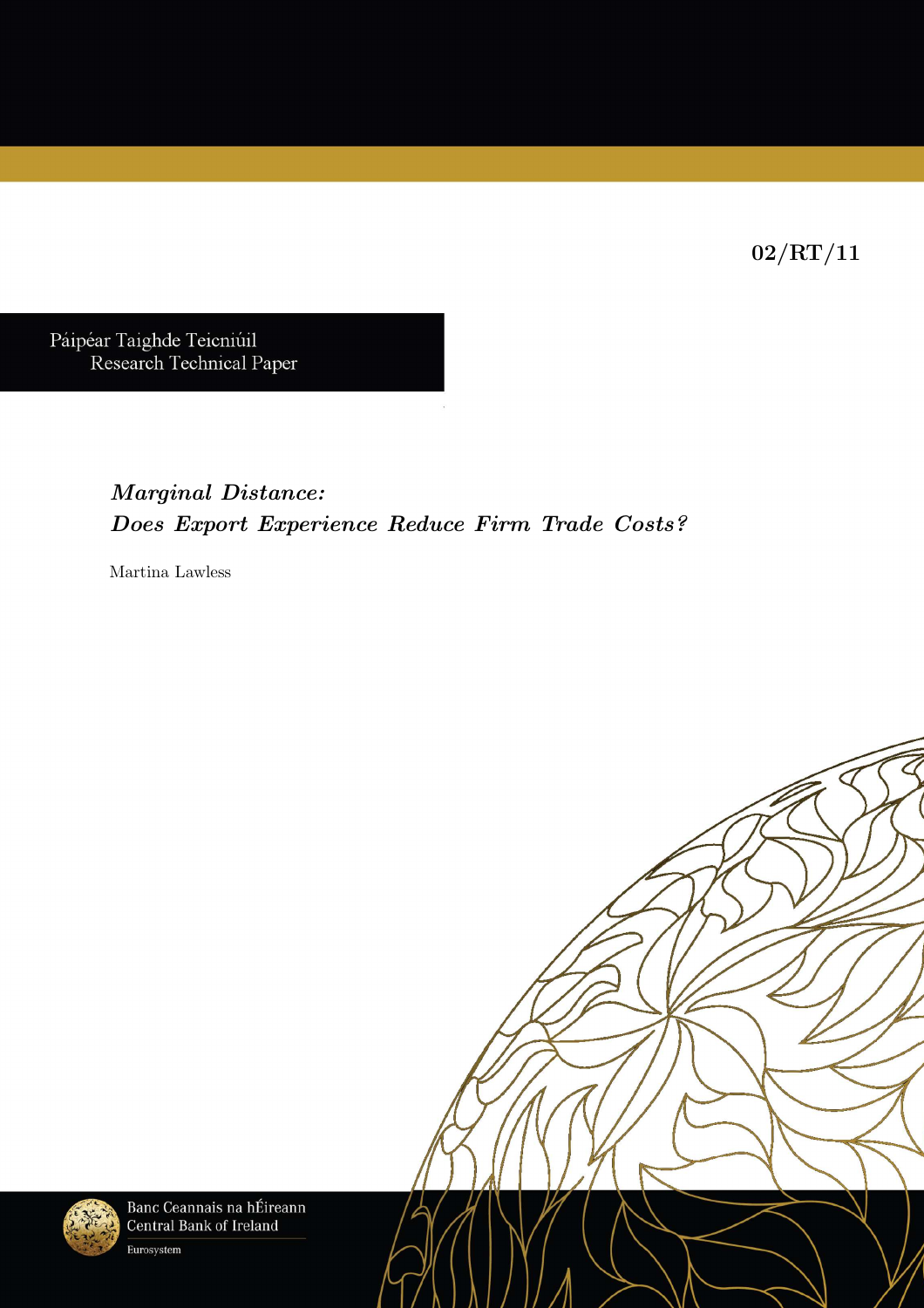# Marginal Distance: Does Export Experience Reduce Firm Trade Costs?<sup>∗</sup>

Martina Lawless† Central Bank of Ireland

Abstract Are the costs of exporting to a market reduced if a firm has experience of exporting to a neighbouring market? If so, does this effect operate through reducing entry barriers or by increasing sales once the firm is operating in the market? This paper examines linkages between current export destinations and entry, sales and exit for new markets. We find that measures of exporting experience in geographically nearby markets increase the probability of entry into a market and reduce the probability of exit. However, these same measures have negative effects on the firm's export sales in the market. This negative effect on sales is particularly strong for recently entered firms. We interpret this result in the context of the Melitz heterogeneous-firm model of trade by showing that lower fixed costs reduce the entry threshold, but this lower threshold has the effect of allowing lower-sales marginal firms to be present in the market.

JEL classification: F10

Keywords: Distance; Export performance; Heterogeneous firms.

<sup>∗</sup>Thanks to Forf´as for provision of the anonymous data and to Debbie Quinn for help with queries on the data. The views expressed in this paper are those of the authors and do not necessarily reflect those of the Central Bank of Ireland or the ESCB..

<sup>†</sup>Contact: Central Bank of Ireland - Economic Research and Analysis Department, Dame Street, Dublin 2, Ireland. E-mail: martina.lawless@centralbank.ie.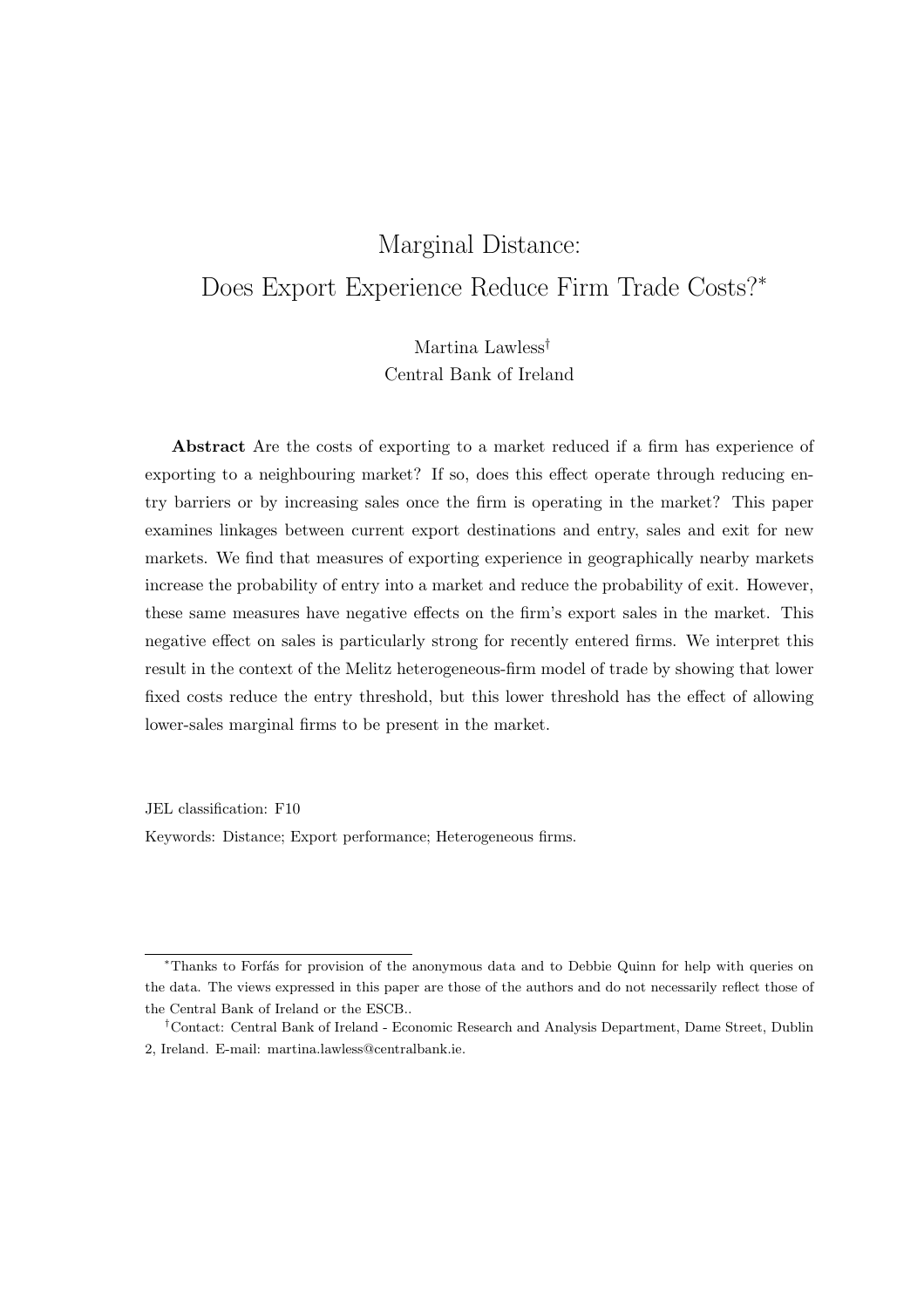#### Non-Technical Summary

The distance between two countries has consistently been found to exert a strong, negative effect on trade between them. There are a range of possible reasons for this relationship, from transport costs to language and cultural differences. More recent firm-level information on export destinations can be used to disentangle some of the different ways that distance affects trade. Although there are relatively few papers that have examined firms' export activities over a range of countries, these papers have verified that the significant negative effect of distance on trade also holds at the firm level.

This paper looks at whether the effect of distance varies if the firm has export experience of other markets. For example, is entry to a new export market is made easier if the firm already exports to a neighbouring country? If so, does this effect operate through reducing entry barriers or by increasing sales once the firm is operating in the market? In other words, we look at the effect of the standard measure of distance - from the exporting country to the destination - but also at whether a firm's export patterns are affected by the distance of markets from other markets that it operates in.

Suppose, for example, an Irish firm is deciding if it will export to Austria - there will be a fixed cost associated with running an operation there and to transporting its product and these costs can be proxied by the distance between the two countries. The key question this paper poses is whether these costs would be be lower if the firm already exports to, say, Germany? If distance is predominately proxying for the variable transport costs, then there is little reason to suppose the firm's presence in Germany would have any affect. On the other hand, there may be costs from researching the market, advertising and entry to distribution networks that are substantially eased by having a presence in a neighbouring country.

Emprically, the stategy used in this paper is to add a range of estimates of firm export experience, particularly in exporting to nearby markets, to a firm-level gravity model to examine if experience affects trade costs. The determinants of firm entry, sales and exit for new export markets are analysed using panel data on Irish exporters from 2000 to 2007.

All of our measures of exporting experience are found to increase the probability of entry to a new market and to reduce the probability of exit. One particular measure (the marginal distance from a existing market to the new destination) has a particularly strong effect, to the extent that it overrides the effect of distance from the home market, the standard measure of trade cost in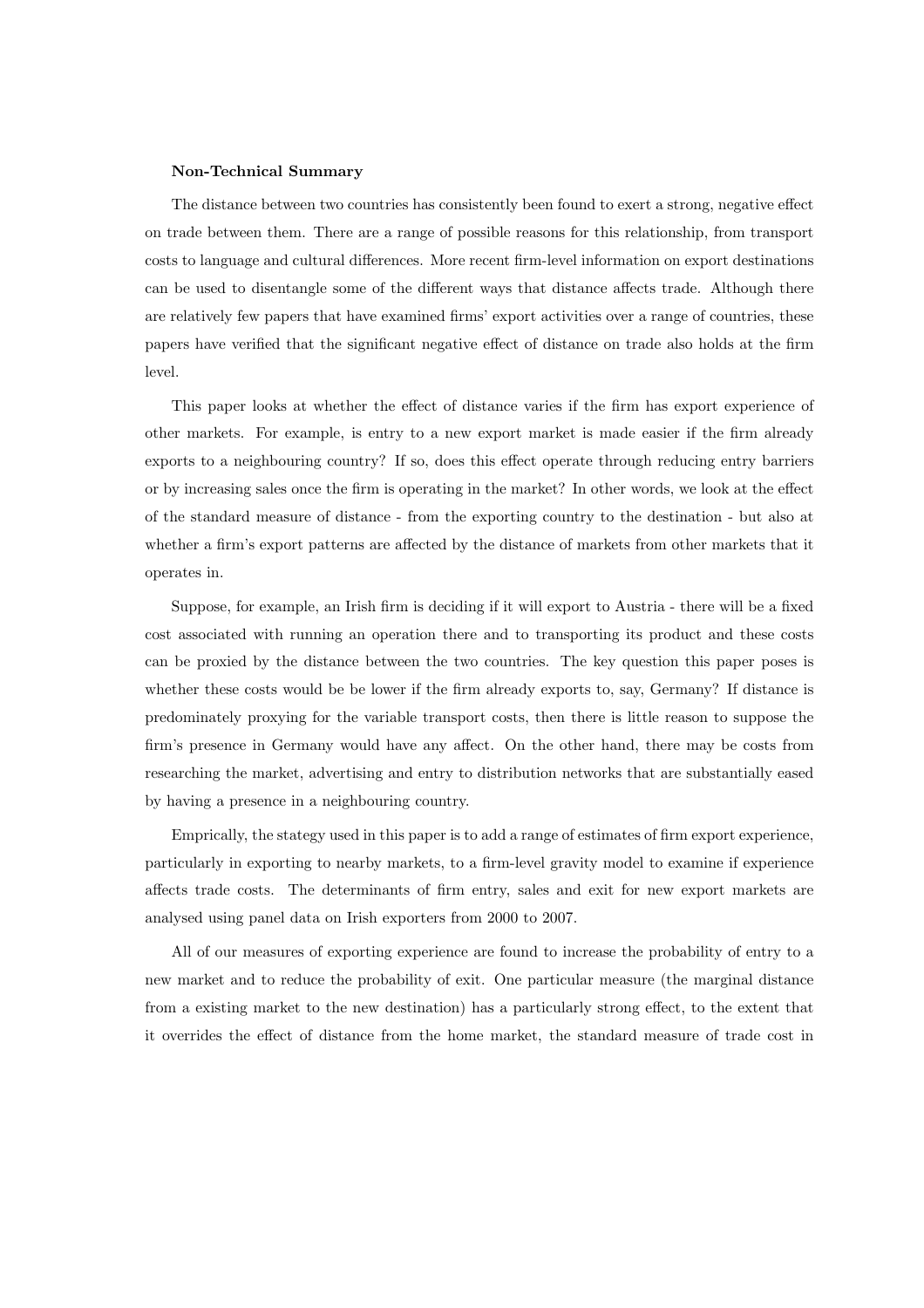the gravity model. The various measure of experience in neighbouring markets clearly reduce the threshold required for firm participation in exporting to a given market.

One might expect that these experience measures would also have a positive effect on export sales in the new market - this would be consistent with experience reducing variable costs of trade or with correlation across similar markets in demand for the firm's products. However, the opposite result is found in the data. Almost all of the experience measures have negative effects for export sales and this negative effect on sales is particularly strong for newly entered firms.

We show that this result is consistent with the heterogeneous-firm model of trade if these experience measures mainly capture fixed costs of exporting. This is because lower fixed costs reduce the entry threshold that allows firms to operate in a market, but this lower threshold also has the effect of allowing lower-sales marginal firms to be present in the market. Therefore, if experience of related markets reflects a fixed cost advantage the firm may find it easier for it to enter a new market, but gives no sales advantage after entry.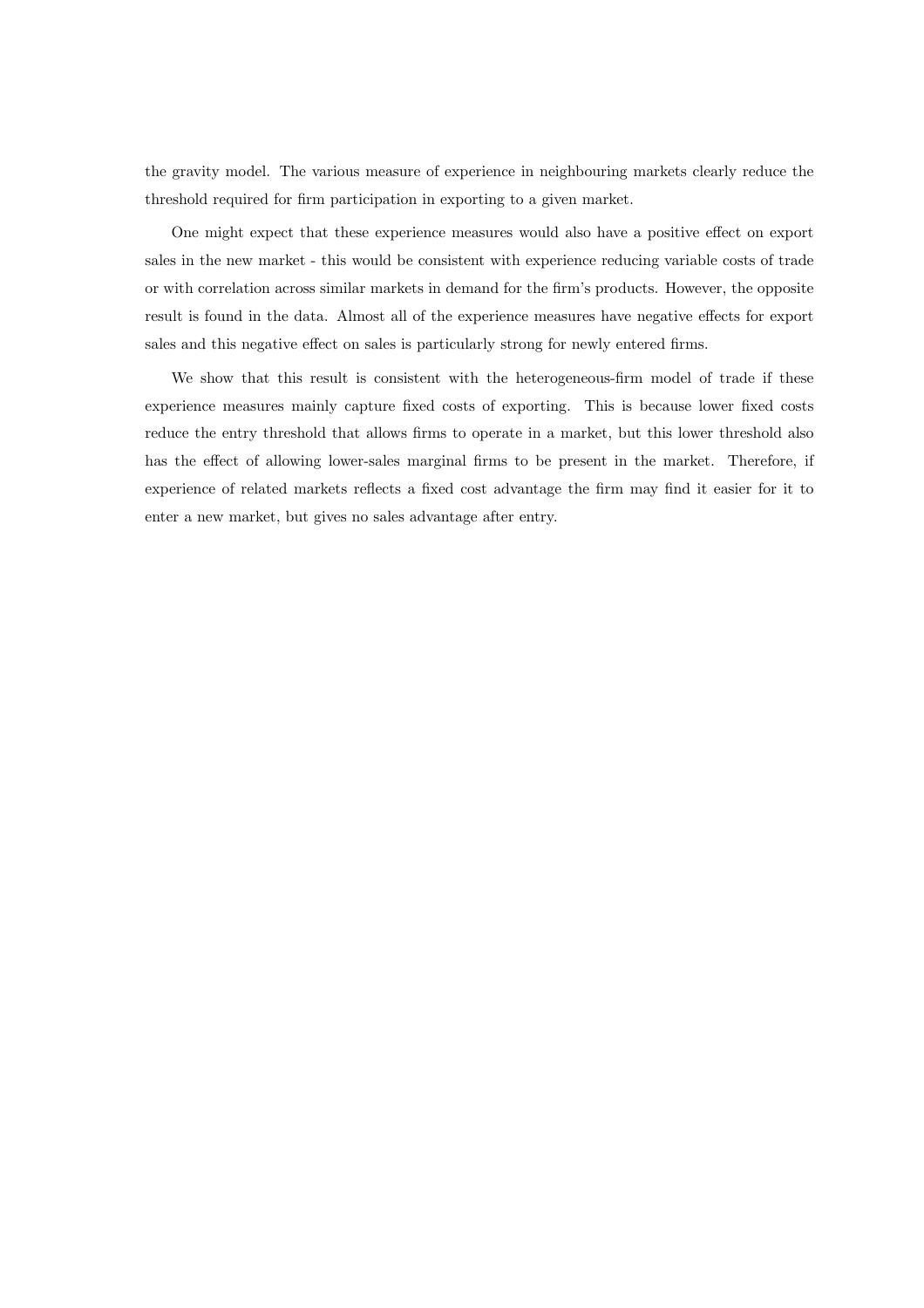## 1 Introduction

The distance between two countries has consistently been found to exert a strong, negative effect on trade between them.<sup>1</sup> The most basic explanation for the importance of distance in the gravity estimation of trade flows is that it captures the cost of physically transporting goods between countries. However, there are other potential reasons for distance to impede trade - for example, language and cultural differences may make it more difficult for a firm to assess demand for its product in a more distant market or to establish marketing and distribution networks. Although there is no disagreement on the empirical importance of distance for trade, the results from aggregate data have not been able to provide much clarification on the channels through which this distance effect operates.

The more recently available data sources containing firm-level information on export destinations can be used to disentangle some of the different ways that distance affects trade. Although there are relatively few papers that have examined firms' export activities over a range of countries, these papers have verified that the significant negative effect of distance on trade also holds at the firm level.<sup>2</sup> A common finding is that firms typically export to a small number of destinations and that firms begin exporting by entering closer markets before expanding (in some cases) to more distant destinations.

These findings motivate the questions asked in this paper: Is entry to a new export market made easier if the firm already exports to a neighbouring country? If so, does this effect operate through reducing entry barriers or by increasing sales once the firm is operating in the market? In other words, we look at the effect of the standard measure of distance - from the exporting country to the destination - but also at whether a firm's export patterns are affected by the distance of markets from other markets that it operates in.

Suppose, for example, an Irish firm is deciding if it will export to Austria - there will be a fixed cost associated with running an operation there and to transporting its product and these costs can be proxied by the distance between the two countries. The key question this paper poses is whether these costs would be be lower if the firm already exports to, say, Germany? If distance is predominately proxying for the variable transport costs, then there is little reason to suppose the

<sup>&</sup>lt;sup>1</sup>See Disdier and Head (2008) for a meta-analysis of the effect of distance in aggregate gravity estimation.

<sup>2</sup>See for example Eaton, Eslava, Kugler and Tybout (2008), Lawless and Whelan (2008), Fabling, Grimes and Sanderson (2010).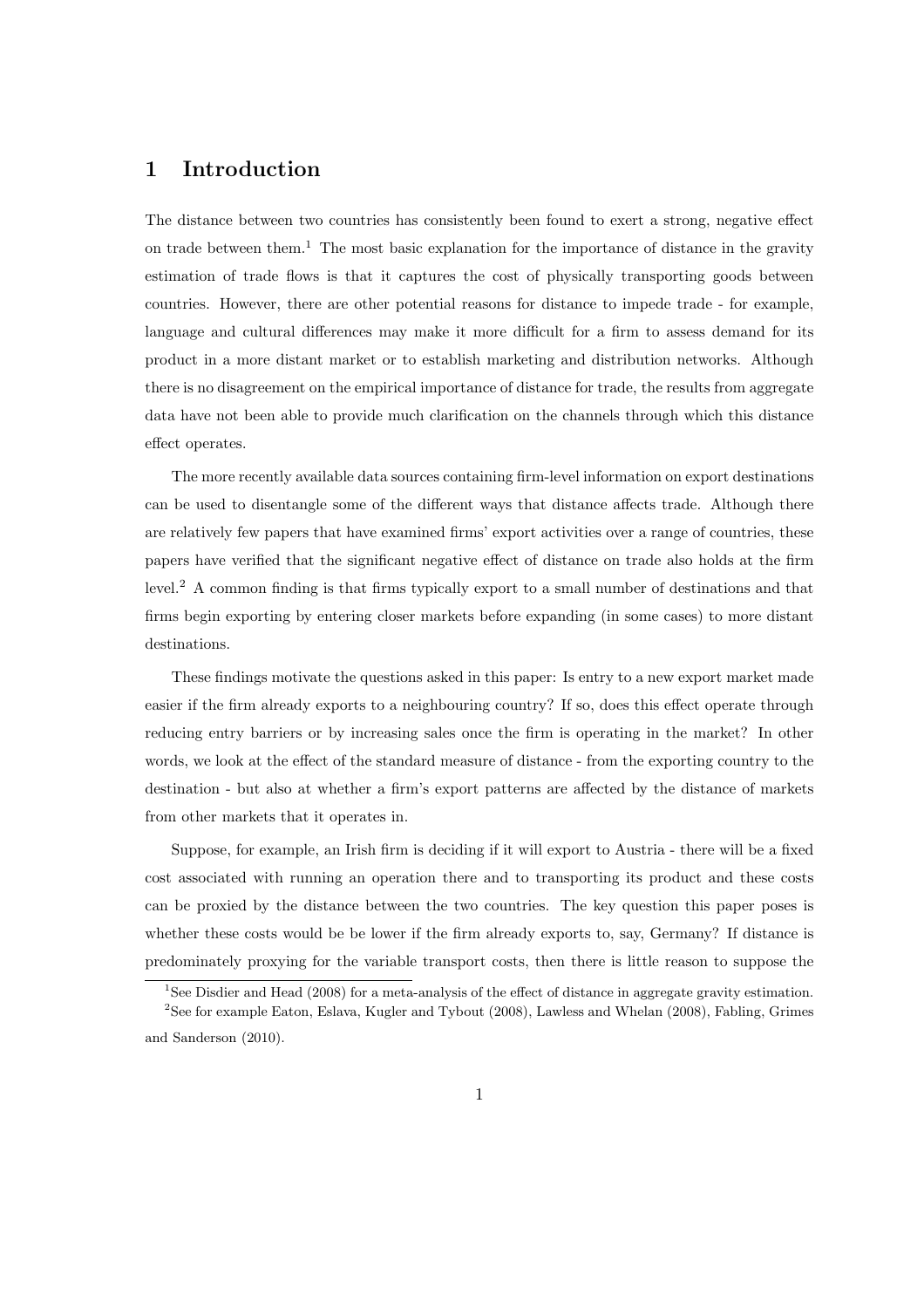firm's presence in Germany would have any affect. On the other hand, there may be costs from researching the market, advertising and entry to distribution networks that are substantially eased by having a presence in a neighbouring country.

The analysis in this paper is related to the concept of "distance to the supply frontier", a term proposed by Evenett and Venables (2002). They showed that proximity to an existing market was a consistently significant factor in determining expansion into new markets for sector-level exports from developing countries. Using firm data, Eaton, Eslava, Kugler and Tybout (2008) and Albornoz, Calvo-Pardo, Corcos and Ornelas (2009) find entry to an export market is strongly related to export experience within the same region. This paper includes the regional dimension tested in these two papers, but expands the empirical analysis to examine the role played by the distance between various potential export markets.

The regressions in this paper add a range of estimates of firm export experience, particularly in exporting to nearby markets, to a firm-level gravity model to examine if experience affects trade costs. The determinants of firm entry, sales and exit for new export markets are analysed using panel data on Irish exporters from 2000 to 2007. Exporting experience in related markets is found to have a positive effect on entry and to reduce the probability of exit. In contrast to their effect on participation, almost all of the experience measures have negative effects for export sales. This negative effect on sales is particularly strong for newly entered firms.

We interpret the results in the context of the Melitz heterogeneous-firm model of trade. We argue that the results are consistent with the idea that exporting to a market reduces the fixed costs associated with running an export operation in a nearby market. Lower fixed costs reduce the entry threshold but this lower threshold has the effect of allowing lower-sales marginal firms to operate in the market, explaining the negative effect on sales.

The remainder of the paper is organised as follows. Section 2 provides the theoretical motivation for the analysis. Section 3 describes the data used in the paper, discussing the firm-level dataset employed, the country-level variables used for gravity-style regressions, and the new variables constructed to measure aspects of a firm's export experience measures. Section 4 presents the results. Section 5 concludes.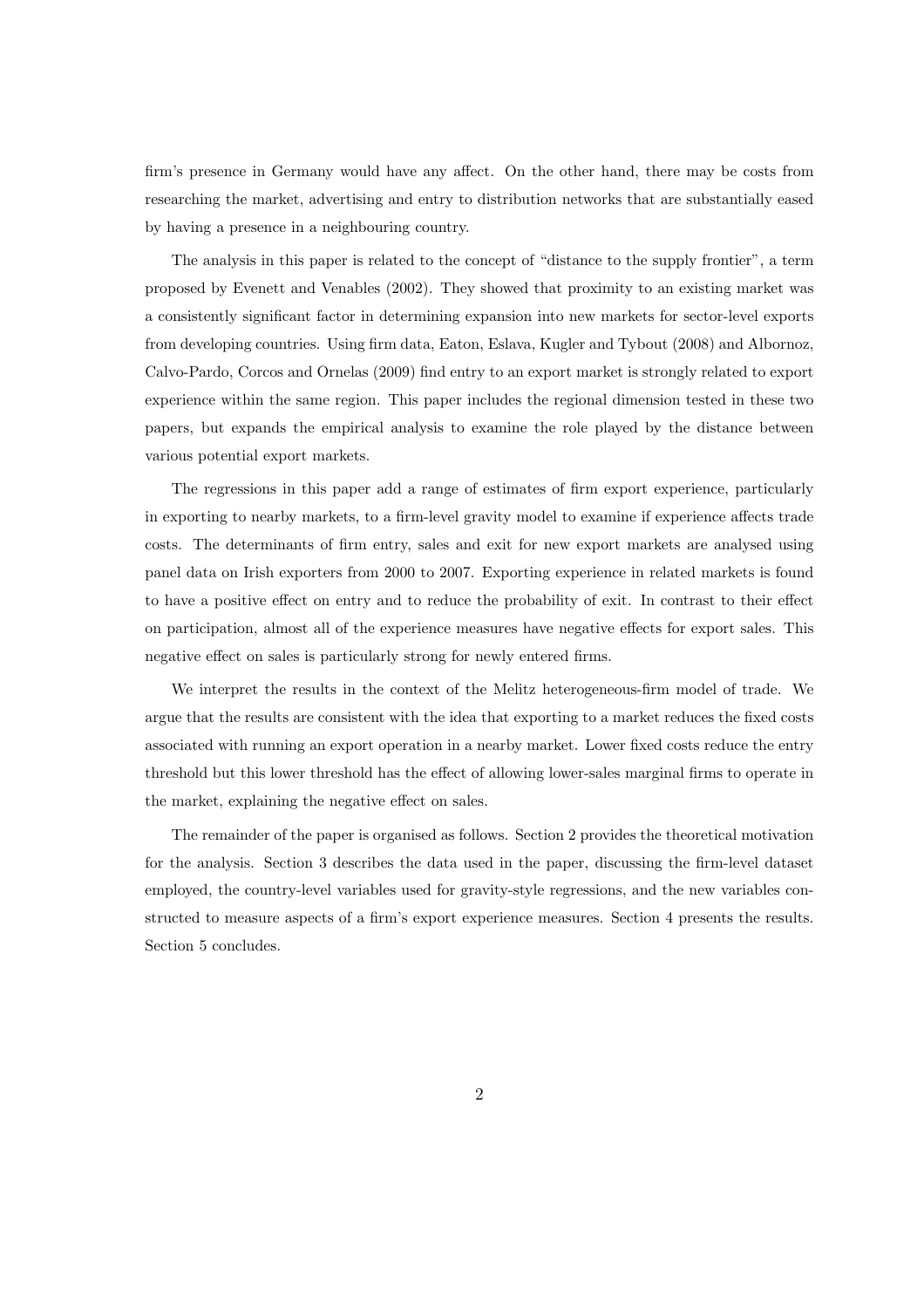## 2 A Model of Firm Exports

In this section, I discuss a simple version of the model first presented by Melitz (2003). The key features of the model are that firms are heterogeneous in their productivity and face both fixed and variable costs in order to export. The Melitz structure has often been used to model bilateral trade flows across a range of sectors and countries. However, as the data used later in the paper are for exports from a single country, we will describe a model with firms from a single exporting country and therefore we suppress the home country subscript to simplify the notation.

Assume that each country produces a continuum of separate differentiated products, and that consumers in the foreign country j have a utility function across the goods  $k$  produced in all countries that takes the form

$$
U_j = \left[ \int x_j(k)^{\frac{\epsilon - 1}{\epsilon}} dk \right]^{\frac{\epsilon}{\epsilon - 1}} \tag{1}
$$

Thus, the demand for good  $k$  in country  $j$  is

$$
x_j(k) = \frac{p_j(k)^{-\epsilon} Y_j}{P_j^{1-\epsilon}} \tag{2}
$$

where  $p_j (k)$  is the price charged in country j for good k,  $Y_j$  is real income in country j and  $P_j$  is the Dixit-Stiglitz price level defined by

$$
P_j = \left[ \int p_j(k)^{1-\epsilon} dk \right]^{\frac{1}{1-\epsilon}} \tag{3}
$$

It is assumed that the exporting country produces a continuum of separate differentiated products of unit mass. Each firm produces a single product according to a Ricardian technology with cost-minimizing unit cost  $\frac{c}{a}$ , where c relates to the exporting country's cost level and a is the firmspecific productivity parameter. The productivity parameter  $a$  is assumed to be randomly drawn from a distribution  $G(a)$  with probability density function on the support  $[0, \infty]$ .

There are two types of trade costs associated with exporting to country j. First, there are fixed costs  $F_i$ . These can be viewed as related to bureaucratic paperwork costs associated with exporting, to marketing costs, and to the costs of running a wholesale and retail distribution chain. It is likely that each of these costs increase with the scale of exports; however, it is also likely that many of these costs need to be incurred independent of the scale of subsequent export sales. Second, there are variable costs, which are modeled with the iceberg specification so that  $\tau_j$  units have to be shipped from our country of interest to country  $j$  for one unit to arrive. These can be viewed as transport costs, tariffs, and the variable costs associated with marketing and distribution.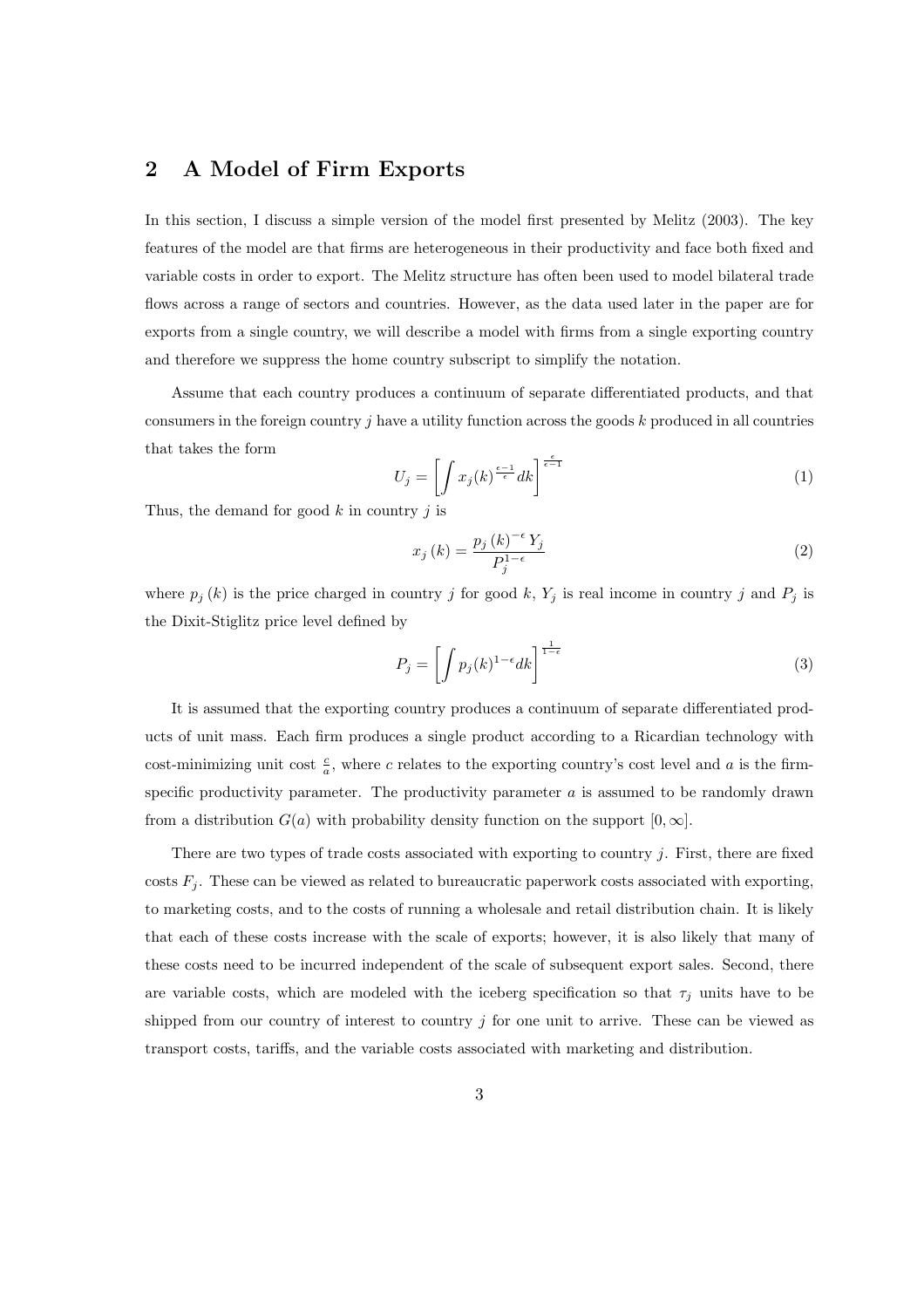The assumptions about market structure and trade costs imply that the optimal selling price to country  $i$  for a good produced with technology level  $a$  is

$$
p_j\left(a\right) = \frac{\epsilon}{\epsilon - 1} \frac{\tau_j c}{a} \tag{4}
$$

This implies profits generated by this product in country  $j$  are given by

$$
\pi_j(a) = \mu \left(\frac{P_j a}{\tau_j c}\right)^{\epsilon - 1} Y_j - F_j \tag{5}
$$

where  $\mu = (\epsilon - 1)^{\epsilon - 1} \epsilon^{-\epsilon}$ . Thus, profits generated by exporting this product to country j are positive as long as

$$
a > \left(\frac{F_j}{\mu Y_j}\right)^{\frac{1}{\epsilon - 1}} \frac{\tau_j c}{P_j} \tag{6}
$$

This defines a cut-off level of productivity necessary for entry into country  $j$  as

$$
\bar{a}_j = \left(\frac{F_j}{\mu Y_j}\right)^{\frac{1}{\epsilon - 1}} \frac{\tau_j c}{P_j} \tag{7}
$$

so that only firms with productivity above this level will sell in country  $j$ . As would be expected, this cut-off level of productivity is increasing in both types of trade costs and in domestic cost levels, while it is negatively affected by export country GDP and the price level in country  $j$ .

This generates a level of exports of firm  $i$  to country  $j$ , which are

$$
s_{ij} = p_{ij} x_{ij} = \left(\frac{P_j}{p_{ij}}\right)^{\epsilon - 1} Y_j \tag{8}
$$

Inserting the formula for the optimal price, this gives us

$$
s_{ij} = \left(\frac{\epsilon - 1}{\epsilon} \frac{P_j a_i}{\tau_j c}\right)^{\epsilon - 1} Y_j \tag{9}
$$

Thus, sales of an individual good depend positively on productivity, on the export country's GDP and price level, and negatively on variable trade costs. Once the firm has become an exporter, fixed costs do not have any impact on the level of sales.

This formulation assumes that the fixed and variable costs encountered in market  $j$  are the same for all firms. It is straightforward to generalise these costs to allow for experience in other export markets to reduce these costs for some firms. For example, suppose that the two types of trade costs were a function of country-specific factors but were also related to firm experience. Variable and fixed trade costs for firm i to country j could be expressed as  $\tau_{ij} = f_j(s_{i1}, s_{i2}, ...s_{iN})$ and  $F_{ij} = f_j(s_{i1}, s_{i2},...s_{iN})$ . In other words, the fixed and variable trade costs related to a firm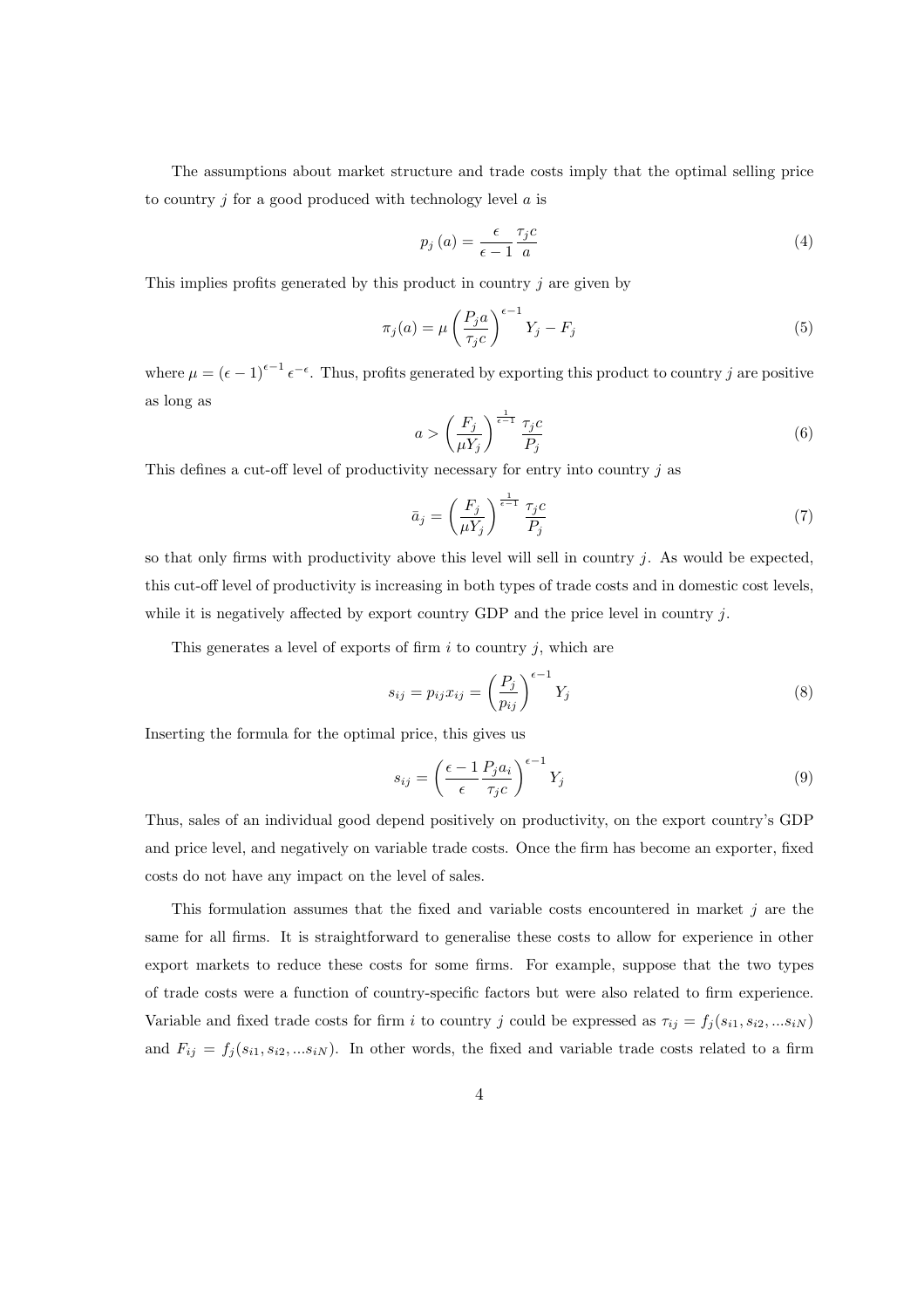exporting to market  $j$  would depend upon the full range of export sales experience that the firms had in other markets.

Experience in other markets that reduces the variable cost of exporting would have two effects. It would reduce the threshold to entry in equation (7) and would increase the sales once the firm was in market  $j$  in equation (9). A reduction in fixed costs due to experience in other markets has the same effect on the entry threshold as a change in variable costs and will induce entry as firms find it easier to sell enough in the market to cover costs. However, once the firm is operating in a market, fixed costs do not affect its sales.

Empirically we can use this predicted difference in how the two types of trade costs effect entry compared to sales to examine if experience can be shown to affect one or both of the trade costs. If experience in nearby markets reduces variables trade costs, then we would expect to see firms that already sell to a region be more likely to export to other countries close to their existing export markets and also to sell more in these markets. However, in the case where the export experience in nearby markets only reduces fixed trade costs, we would expect to see higher probabilities of market entry for firms with experience in nearby markets but we would expect these firms to have lower sales once we have controlled for other factors.

This result is similar to the finding in Lawless (2010) that the extensive margin of exporting (number of firms exporting to a market) is negatively affected by both fixed and variable trade costs, but that there is no such clear prediction for the intensive margin (average sales per firm). This is because lowering trade costs tends to raise the sales of continuing exporters but also leads to the introduction of new more marginal exporters with lower average sales. In the example of a specific distributional assumption for productivity, it was shown that sales per firm are directly proportional to fixed trade costs and that the offsetting effects of variable trade costs on participation and subsequent sales cancelled one another out.

## 3 Data

This section describes the data used in the paper. It first describes the firm-level dataset used in the analysis. It then discusses country-level variables used in gravity-style regressions. Finally, it discusses the measures of exporting experience constructed to assess whether exporting to nearby countries has an impact on entry, exit or sales in other markets.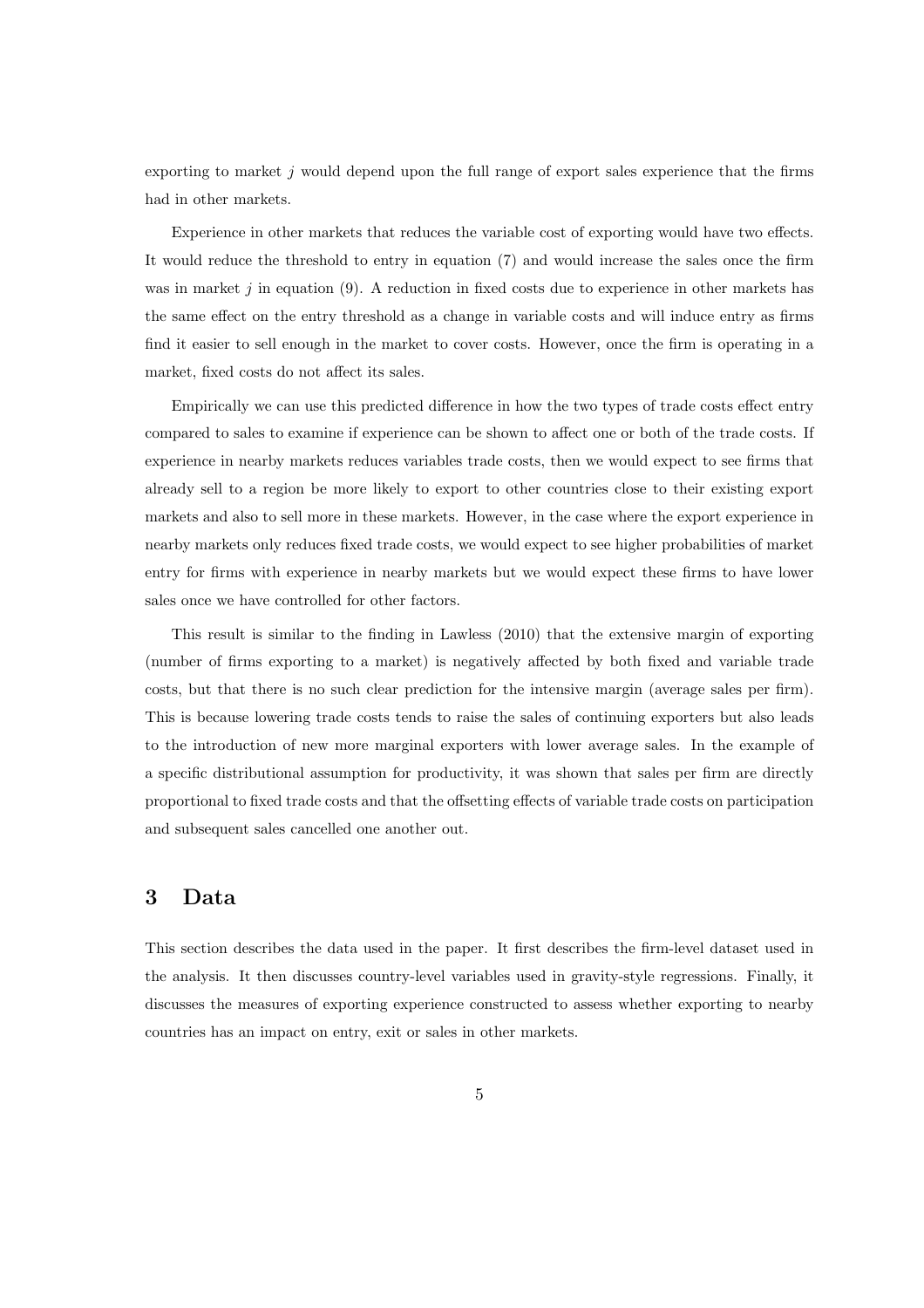## 3.1 Firm-Level Data

The firm-level data used in this paper come from a survey of Irish firms undertaken by Enterprise Ireland, a government agency charged with promoting indigenous Irish owned businesses.<sup>3</sup> The data used is an expanded version of that used in Lawless (2009) and Lawless and Whelan (2008). Of the 1703 firms in the sample, all exported at some point during the period covered by the dataset. The survey reports firm-level data on eight years of exporting activity (2000-2007). Comparing the total exports of the firms covered by this survey to the Census totals from the Irish Central Statistics Office, the data cover approximately two-thirds of exports from Irish-owned firms.

The restriction to Irish-owned firms means that this dataset is not representative of Irish exports as a whole. In 2004, foreign-owned companies accounted for just over 90 per cent of the country's manufacturing exports (Central Statistics Office, 2004). This is primarily due to a history of economic policy focused on attracting export-platform foreign direct investment. However, the Irish experience of FDI-dominated exports is a relatively uncommon pattern. As such, we believe that studying the export decisions and patterns of indigenous Irish firms is more likely to yield conclusions that apply more broadly across countries.

The Enterprise Ireland survey records information on a number of firm characteristics such as employment, sales, inputs, and exporting activity. More importantly for our analysis, the survey records detailed information on exports to 50 individual markets and is a panel, so that individual firms can be followed over time. Taken together, these features make the Enterprise Ireland dataset a particularly valuable tool for assessing the heterogeneous-firm approach to trade theory outlined in the previous section.

Table 1 reports some summary statistics on the data over time - showing a gradual increase in the size and export levels of the firms as well as an average increase in the number of markets exported to. This is also reflected in the larger average number of markets entered than exited in all but one period (2005).

Figure 1 is a snapshot describing the average distribution for the number of markets. Previous work has found that international engagement by firms tends to be very concentrated. The average

<sup>3</sup>A separate agency, the Industrial Development Agency, is responsible for attracting foreign direct investment and promoting foreign-owned businesses. The data from the Enterprise Ireland survey were made available to us by Forfás, which is the Irish national policy advisory board for enterprise, trade and technology.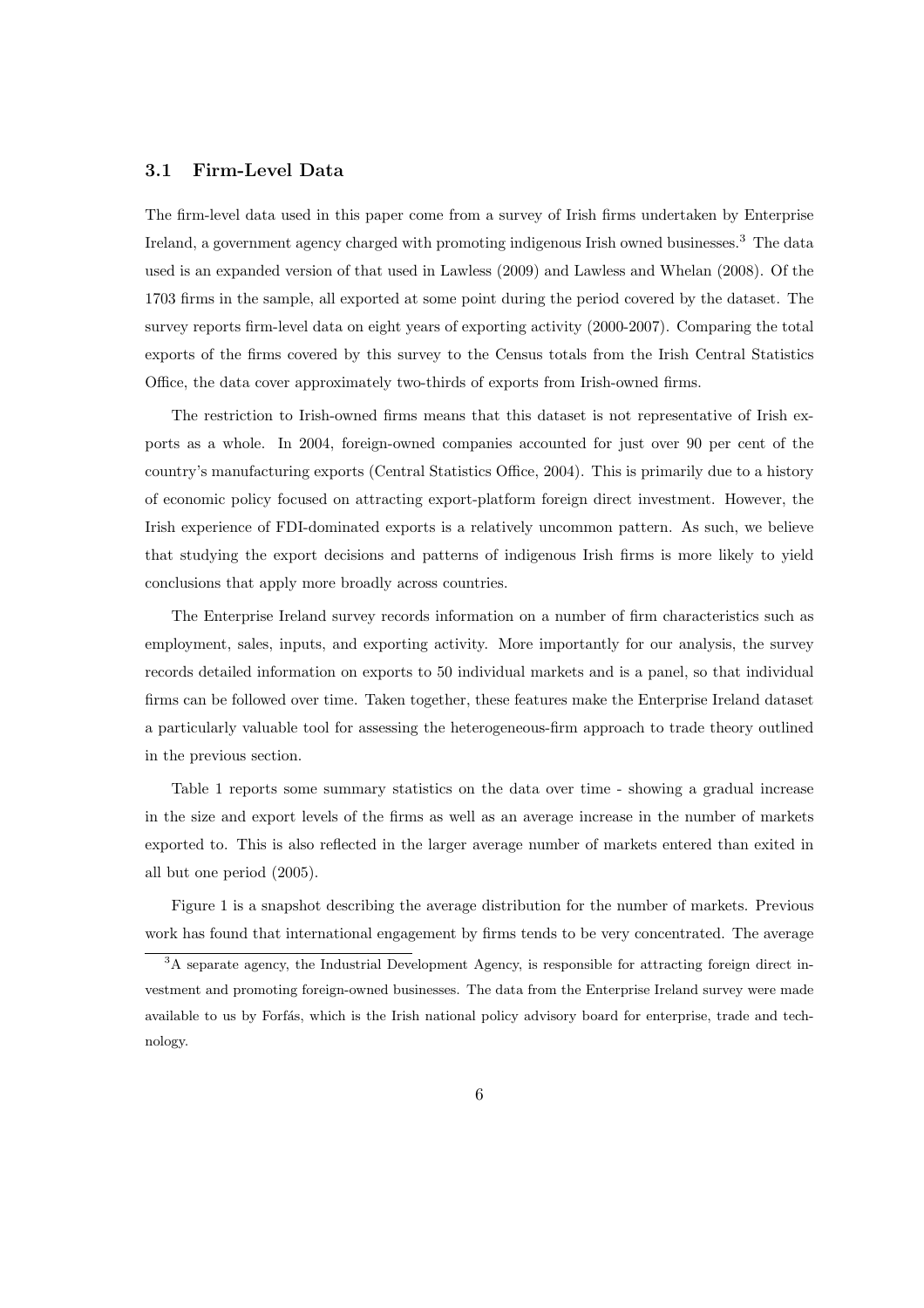number of markets exported to over the period was 5.9, with a median of 2.8. The average number of destination markets per firm is higher than was found by Bernard, Jensen and Schott (2006). The firms in their analysis exported to 3.3 markets in 2000. The highly skewed nature of the distribution is common across the Irish, French and US firms. Only 17% of the firms in this paper export to more than 10 markets and just 3% to more than 25. Eaton, Kortum and Kramarz (2004) found approximately 20% of firms exporting to more than 10 markets and reported 1.5% exporting to over 50.

As well as this concentration in relatively small numbers of markets, exporting tends to be dominated by larger firms. Bernard, Jensen and Schott (2005) find that the top 1% of US trading (i.e. both exporting and importing) firms accounted for 81% of US trade in 2000. In the case of our Irish data, exporting activity is also concentrated amongst a fairly small number of larger firms. Firms employing over 500 generated 30% of the total exports in 2004 even thought they make up less than 3% of the firms in the sample. The smallest firms, although the most numerous at almost 33% of the sample, export only 2-3% of the total.

Lawless (2009) reported a number of features of the data that are relevant to the current analysis. When examined at the level of individual markets, the exporting process exhibits far more dynamics than is evident when one only observes exporting status. Although firms rarely become exporters or cease exporting entirely, firm entry into or exit out of individual markets is commonly observed. Indeed, simultaneous entry and exit of firms is observed in all markets in each year. Finally, firms tend to get into exporting in a very gradual fashion: They usually start out exporting to one market, and then tend to add other markets slowly over time.

#### 3.2 Country Data

Standard gravity measures of the attractiveness of markets are used as potential explanatory factors for the firm's presence in a market and also its sales - these are distance, GDP per capita, population and language. The explanatory variables at the country level come from a number of sources. Data on GDP and population is taken from the Penn World Tables (Heston, Summers and Aten, 2009). Distance between capital cities and contiguity indicators come from data compiled by the CEPII, as described by Mayer and Zignago (2006).

The GDP per capita and size of the importing country are key trade-creating variables in the gravity model, indicating the total demand in that country and is, therefore, expected to have a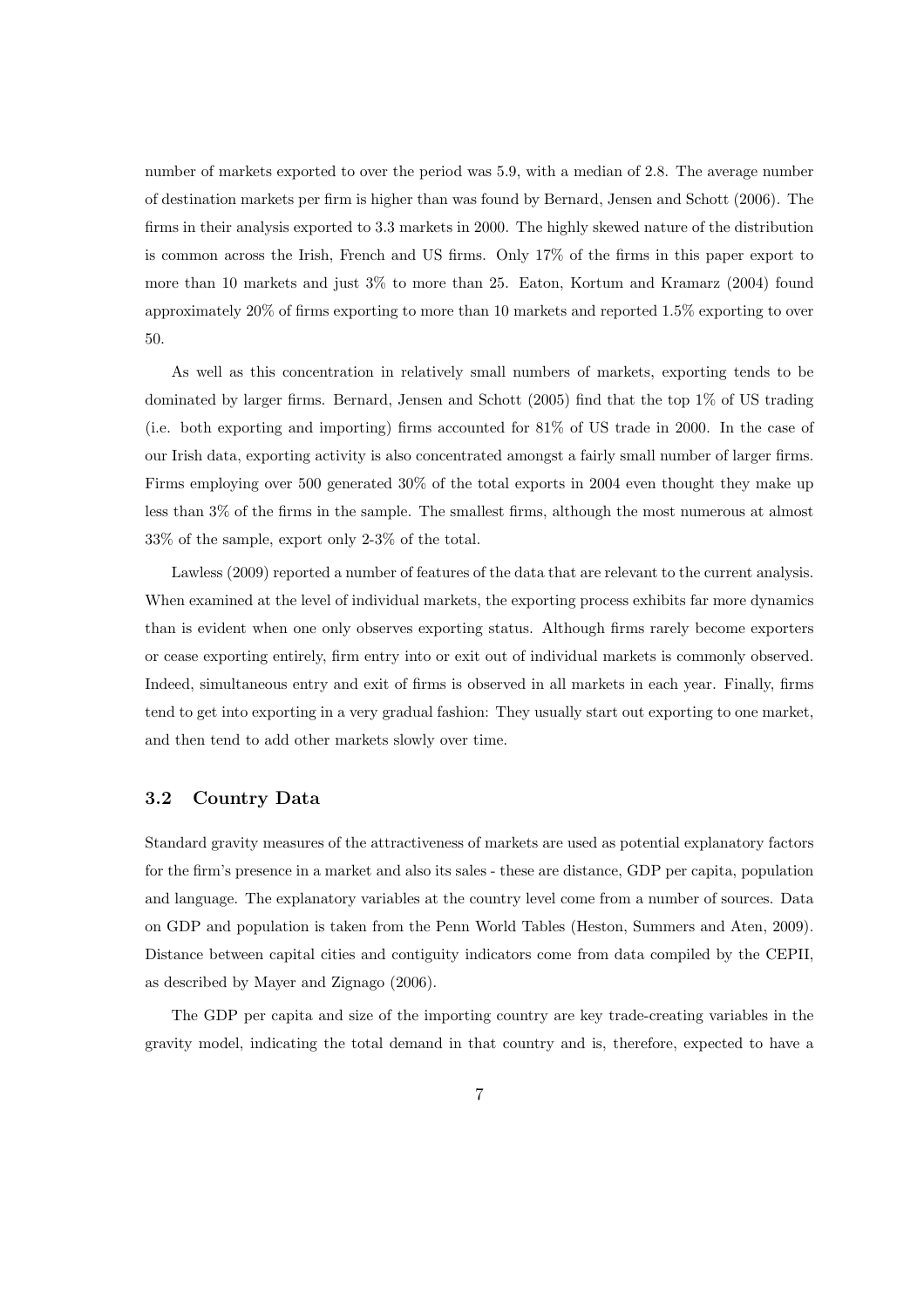positive effect on trade. The geographical distance between the importing and exporting countries can be thought of as a proxy for transport costs, a significant factor in inhibiting trade flows. As such, this variable is expected to be negatively signed. Ability to communicate in a common language is predicted to reduce the costs of trade and a dummy variable for English as (one of the) official language(s) in the destination market is used to pick up this effect. The language indicator comes from a variety of sources, compiled by the on-line encyclopedia Wikipedia.<sup>4</sup>

## 3.3 Market Experience Measures

The standard gravity variables described in the previous subsection model proxy for the attractiveness of the market and the costs of exporting. In our analysis of the determinants of entry to a market j for an individual firm i, our main focus is on measures of the firm's experience in similar markets. We use  $k$  to indicate existing export markets of the firm. The costs involved in entering a new market may be affected by existing experience of exporting in general or by experience exporting to similar markets in particular. We define five measures of export experience that will be used to test for the effects existing export markets may have on the firm's performance in a new market.

Contiguous Market Dummy The first of the market variables that we use to describe a firm's exporting experience is a dummy variable for exporting to a contiguous market - this is equal to one if the firm exported in the previous period to a country  $k$  that shares a common land border with market j. We define this contiguity dummy as exporting to *any* neighbour country, so it is equal to one even if the firm exports to more than one neighbouring country.

$$
ContigDum_{jk} = \begin{cases} 1 & \text{if } border_{jk} = 1 \text{ for any } k \\ 0 & \text{otherwise} \end{cases}
$$
 (10)

Exports to Contiguous Markets The second explanatory variable for experience takes into account the intensity of the firm's export activity with neighbouring markets by summing the amount exported to all contiguous markets.

$$
ConfigExp_j = \sum_{k \neq j}^{k} exp_{ik} \tag{11}
$$

<sup>4</sup>From http://en.wikipedia.org/wiki/List of countries where English is an official language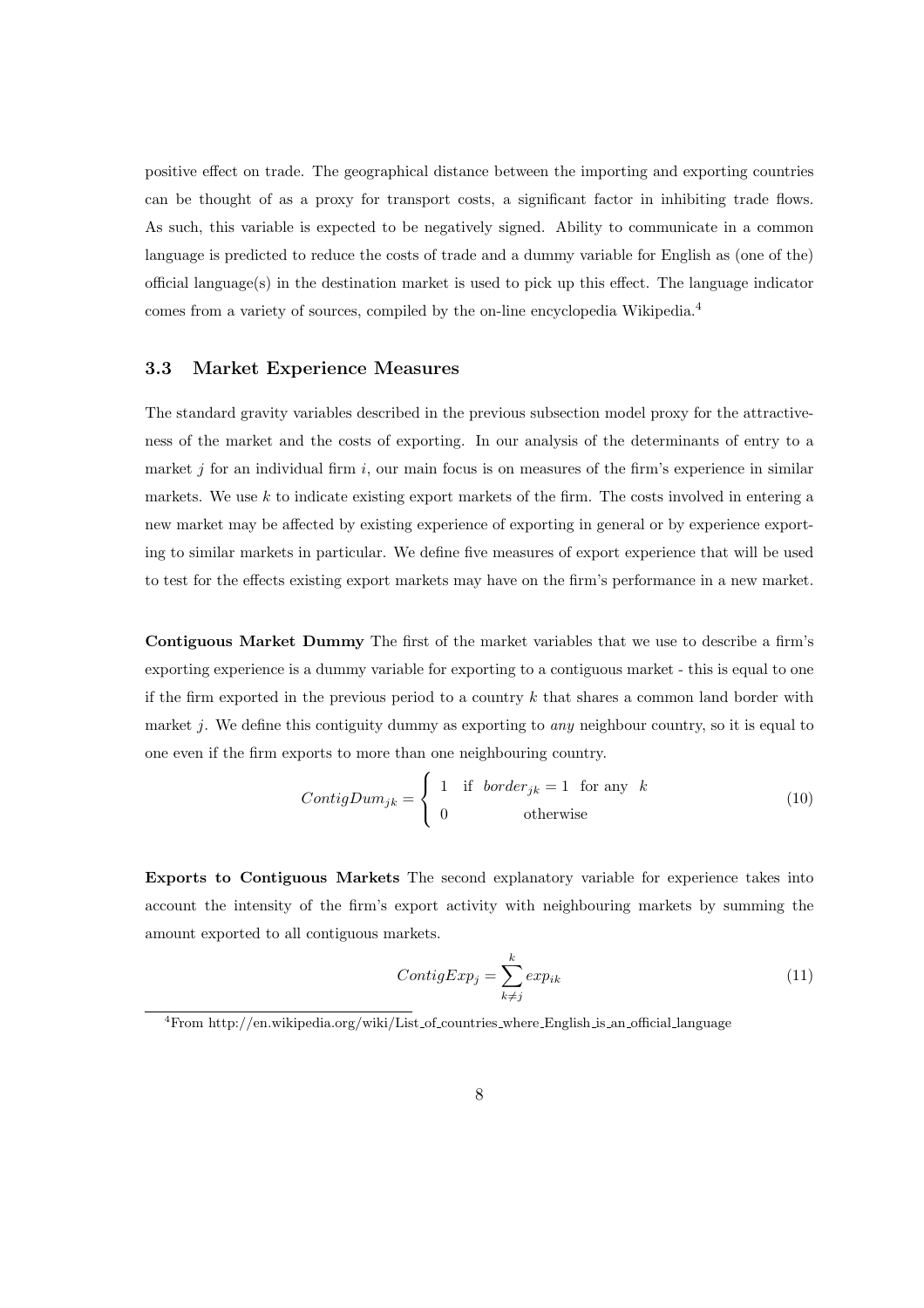Exports to countries sharing a land border, as captured by the contiguity dummy and level of exports to neighbouring countries may be somewhat limiting as not all countries in the sample will have land borders. Exporting experience may also be relevant to facilitating entry to a new market even if this experience is not in a direct neighbour country. The next set of experience variables therefore broaden the definition of experience to more distant markets.

Exports to Region The first of these broader variables measures the amount exported to other countries in the same region r, rather than just count directly bordering countries. To construct this variable, the set of countries in the data was divided into eight regions - the EU-15 (original European Union member states), the EU-10 (set of countries that joined the EU in 2004), Other Europe, North America, South America, Asia and Oceania, Africa and the Middle East.

$$
RegExp_{jr} = \sum_{k}^{r} exp_{ik}
$$
 (12)

Table 2 shows how the exports in the data are distributed across these regions - the EU-15 countries dominate with three-quarters of the exports being sold in this region. North America (USA, Canada and Mexico) is the second largest region, both in terms of the share of export value and in terms of the number of exporting firms active in the region. The EU-10 accounted for a relatively small share of the exports on average in the data, but we can see from Table 2 that exports to a number of these markets were growing rapidly - for example exports to Poland grew 87% over the eight year period, while exports to Slovakia more than doubled, albeit from a much lower base.

The third column of Table 2 reports the average number of markets within each region that firms operate in. This is a very rough measure of the geographic spread of firms as it is not normalised by the number of countries in the region. It shows that firms operating in the EU-15 export to an average of 3.35 of the countries in that region; firms exporting in the EU-10 area sell to an average of 1.96 markets. The region with the least diversivation in terms of average markets covered is North America, where firms mainly focus on the US as the largest market. Increasing or decreasing the number of export markets can be done by entering new regions or by expanding market coverage within regions that the firm already exports. The share of firms in each region that change their market coverage by these routes are reported in the final four columns of Table 2. In the EU-15, where most exporting firms already have a presence, changes in market coverage come mainly from expanding and contracting the number of markets within the region. In more distant regions, such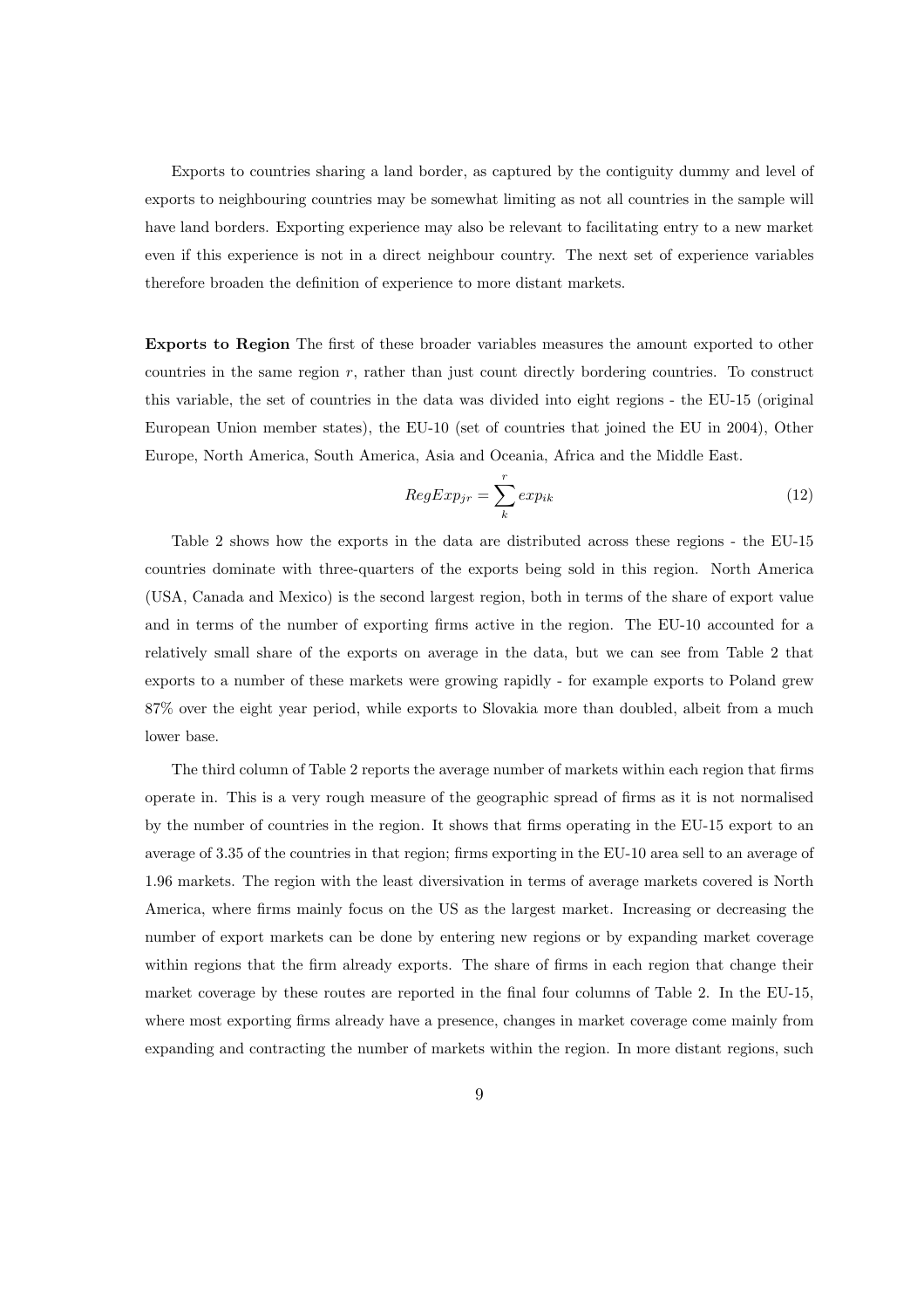as South America, the entry and exit is dominated by firms moving into and out of the region completely.

Weighted Exports We use two further measures of exporting experience that capture different routes through which costs of entering a new market may be reduced. Having already introduced measures of exporting to neighbouring and regional markets, we also calculate a measure of total exports of the firm inversely weighted by the distance from market  $j$ . This weighted export measure therefore takes account of all of the firms export experience in the previous period, allowing for exports closest in distance to  $j$  to have the largest effect on if this market is entered or not. This approach of inversely weighting the other markets is based on a similar approach by Blonigen, Davies, Waddell and Naughton (2007) in their analysis of the spatial interdependence of foreign direct investment decisions. The distance measures come from the same CEPII source as the distance from the home country (Ireland) but this additional variable makes use of the full matrix of distances between all of the destination markets.

$$
WeightExp_j = \sum_{k \neq j}^{k} \frac{exp_{ik}}{d_{jk}} \tag{13}
$$

Marginal Distance The final geographic experience variable used is a measure of *marginal* distance - by this we mean the smallest percentage distance from the destination to be entered j to an existing export market of the firm. This is the "distance to the supply frontier" variable suggested by Evenett and Venables (2002). The intuition for using this measure has two interpretations: First, it can be thought of as an additional transport cost. The firm already incurs transport costs to an existing destination and has a distribution network operating to that point. Extending this into a new market may therefore have different cost implications than the case where goods were to be shipped to a new market from a source country with no intermediate experience. A smaller distance between an existing and new market may also pick up market similarities in a similar way to exporting to a neighbouring country as in the earlier experience variables, but this measure has the advantage of applying to island destinations and close but non-contiguous markets.

$$
MargDist = \frac{\min(d_{jk})}{d_{ij}}\tag{14}
$$

The measures discussed so far all apply to the firms own experience of exporting. An alternative channel of information about new destinations may be the experience of other exporters A significant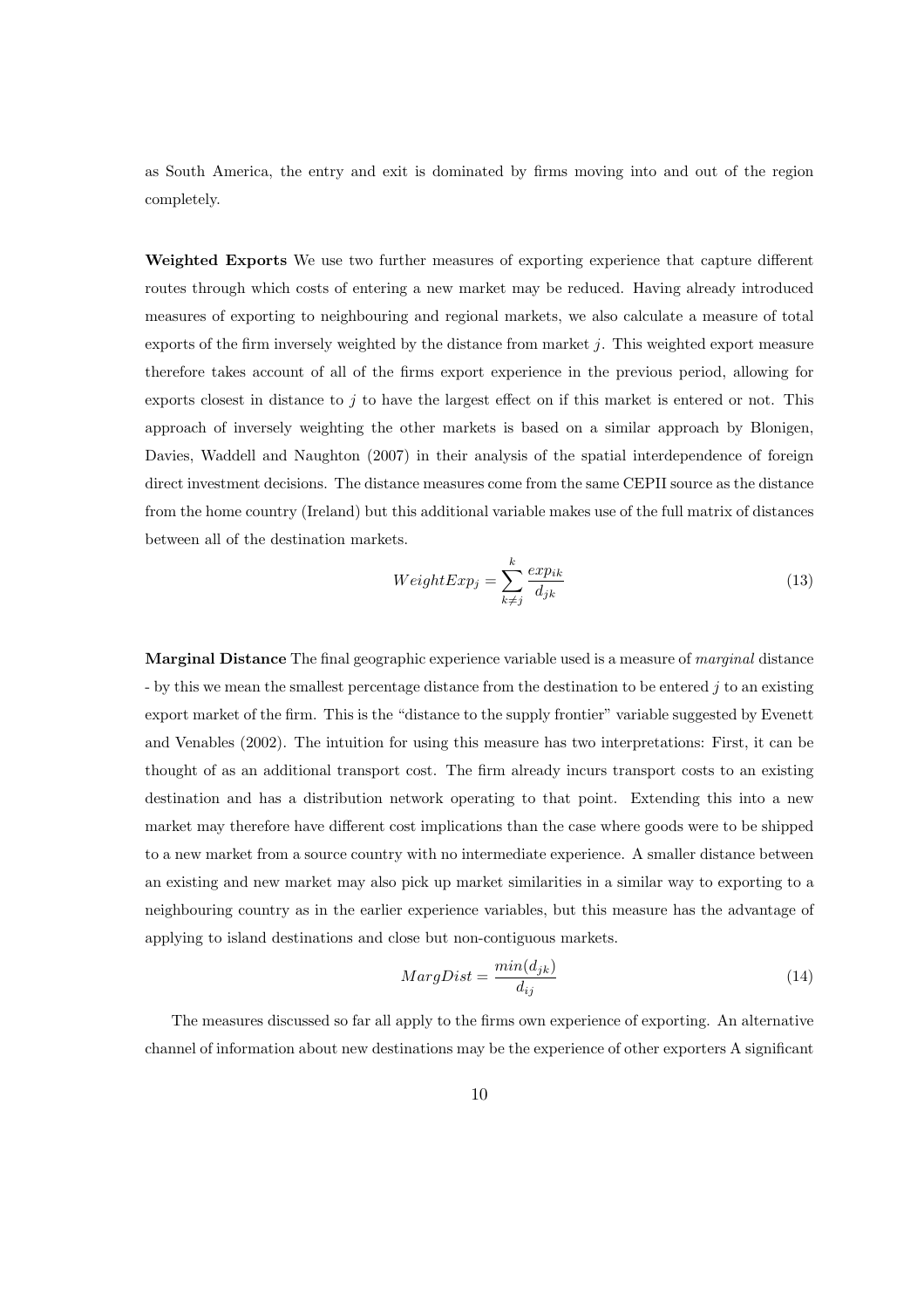presence of Irish firms in a destination may make information about aspects of that market more accessible to other Irish firms or may act as a demonstration effect if firms observe the success (or failure) of similar compatriots in a particular market. To capture this potential spillover effect, we use total lagged exports by other Irish firms (i.e. excluding the firm in question) to market  $j$ .

## 4 Results

The empirical results for the effect of experience on exporting are presented in three subsections. The first subsection focuses on how our export experience measures affect the probability of entry to a new export destination. The second subsection looks at if export sales for all firms in a market are affected by their experience in other markets. The final subsection examines the effects of experience on the probability of a firm exiting an export market.

#### 4.1 Export Entry Results

To understand how exporting to familiar markets affects the decision to enter a new market, we apply a gravity model specification to the entry decision. The dependent variable,  $Entry_{it}$ , is a dummy variable equal to one if firm i exports to country j for the first time in period  $t$ . It is zero if the firm did not export to j in either the previous or the current period (i.e. firms currently exporting to market j obviously cannot be observed to enter and are excluded).

$$
Entry_{ijt} = \begin{cases} 1 & \text{if } exp_{ijt} > 0 \& exp_{ij,t-1} = 0 \\ 0 & \text{if } exp_{ijt} = 0 \& exp_{ij,t-1} = 0 \end{cases}
$$
 (15)

The specification used to estimate the probability of entry is a probit regression of the following form:

$$
Pr(Entry_{ijt}) = f(D_{ij}, GDPcap_{jt}, Pop_{jt}, Eng_j, FirmVars_{it}, Experience_{ik,t-1})
$$
 (16)

There are multiple observations for each firm in each time period as they can potentially enter any of the markets they are not currently exporting to. For this reason, robust standard errors adjusted for clustering are reported for all specifications.

Table 3 presents probit specifications for country and firm variables as a benchmark before introducing the geographic experience variables. The first column uses the destination market characteristics familiar from the extensive gravity model literature on geographic export patterns. In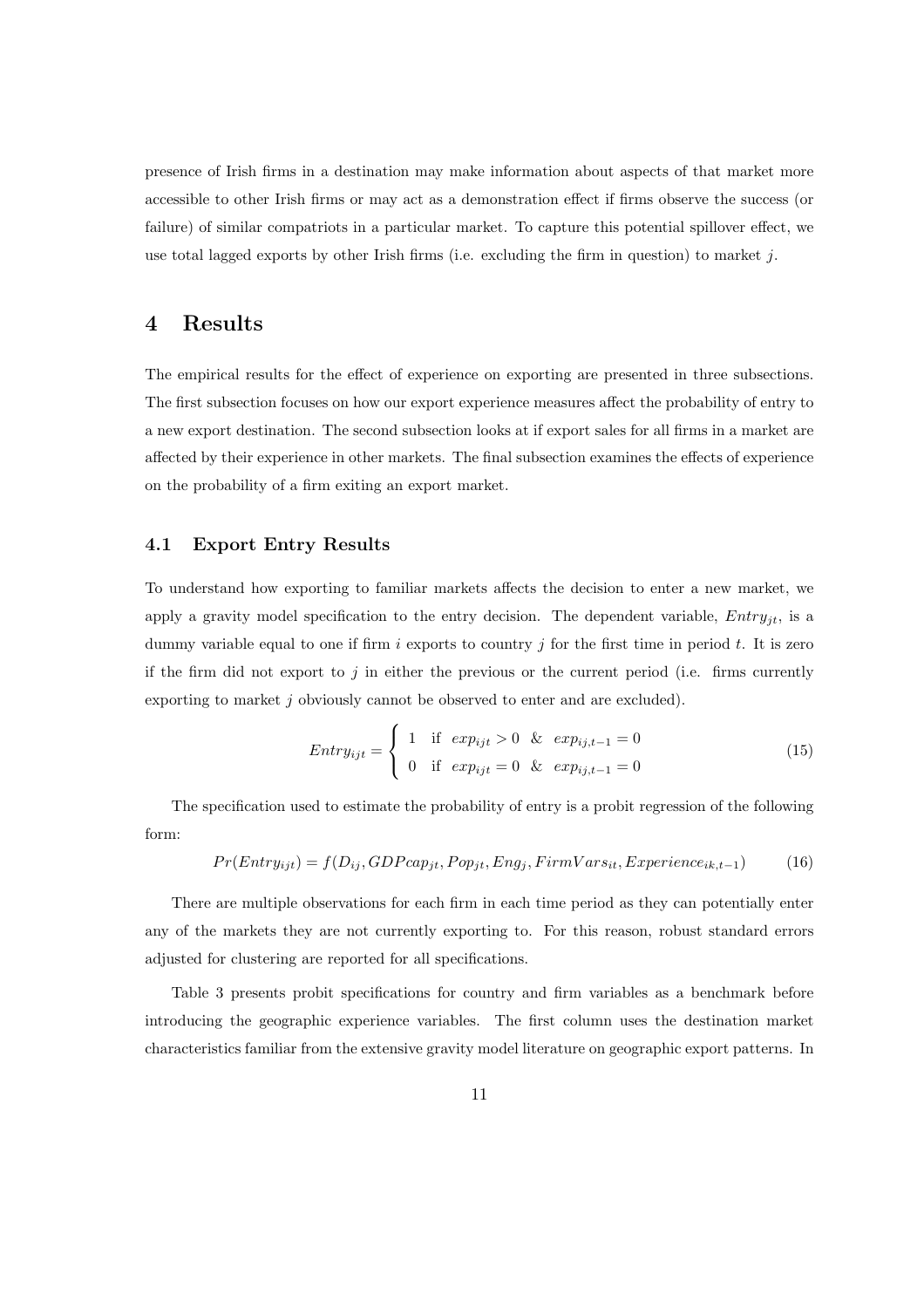line with our expectations, we find that distance has a significantly negative effect on the probability of export entry. The wealth and size of the country, as measured by GDP per capita and population respectively, are both positively associated with firm entry, as is the dummy variable for English as an official language.

The second column of Table 3 introduces some firm characteristics – we use output per employee as a proxy for productivity and two measures of the firm's exporting experience that are not related to where it exports. The first of these measures is the number of markets the firm exported to in the previous year and the second is the total exports of the firm (again in the previous period). Both of these indicators show that the more established a firm is as an exporter, with higher export sales or more extensive export market coverage, the more likely it is to enter an additional market. This is consistent with the more descriptive findings in Lawless (2009) where firms with more markets were found to change their market coverage (both entering and exiting) more frequently than firms with fewer markets.

In contrast to the strong positive relationship found in a number of studies between productivity and exporting, output per employee is insignificant in this specification for entry. This is mainly due to the correlation between output per employee and the measures of export experience - if exports and number of markets are excluded, there is a positive and significant relationship between output per employee and entry. The final column combines the country and firm characteristics that will be used as control variables for the subsequent specifications as we add the different measures of market familiarity.

We begin to introduce the measures of export market familiarity in Table 4, beginning in the first column with the dummy variable for exporting to a contiguous market, as defined in equation (10). The positive and significant coefficient on the contiguous market dummy provides initial support for the hypothesis that experience of similar markets may reduce entry costs to subsequent markets. The next column replaces the dummy variable for *any* presence in a neighbouring country with a measure of the amount exported by the firm to all contiguous markets, thus picking up the extent of the experience (equation 11). This measure is also positive and significant but does not change the Pseudo- $R<sup>2</sup>$  of 0.08 that was found using the dummy variable. Exports to the region as a whole (defined in equation 12) have a similar impact to using exports to neighbouring countries, although the coefficient is slightly smaller. The broader measure of geographic experience using exports for all the firm's destinations inversely weighted by distance (equation 13) also positively affects the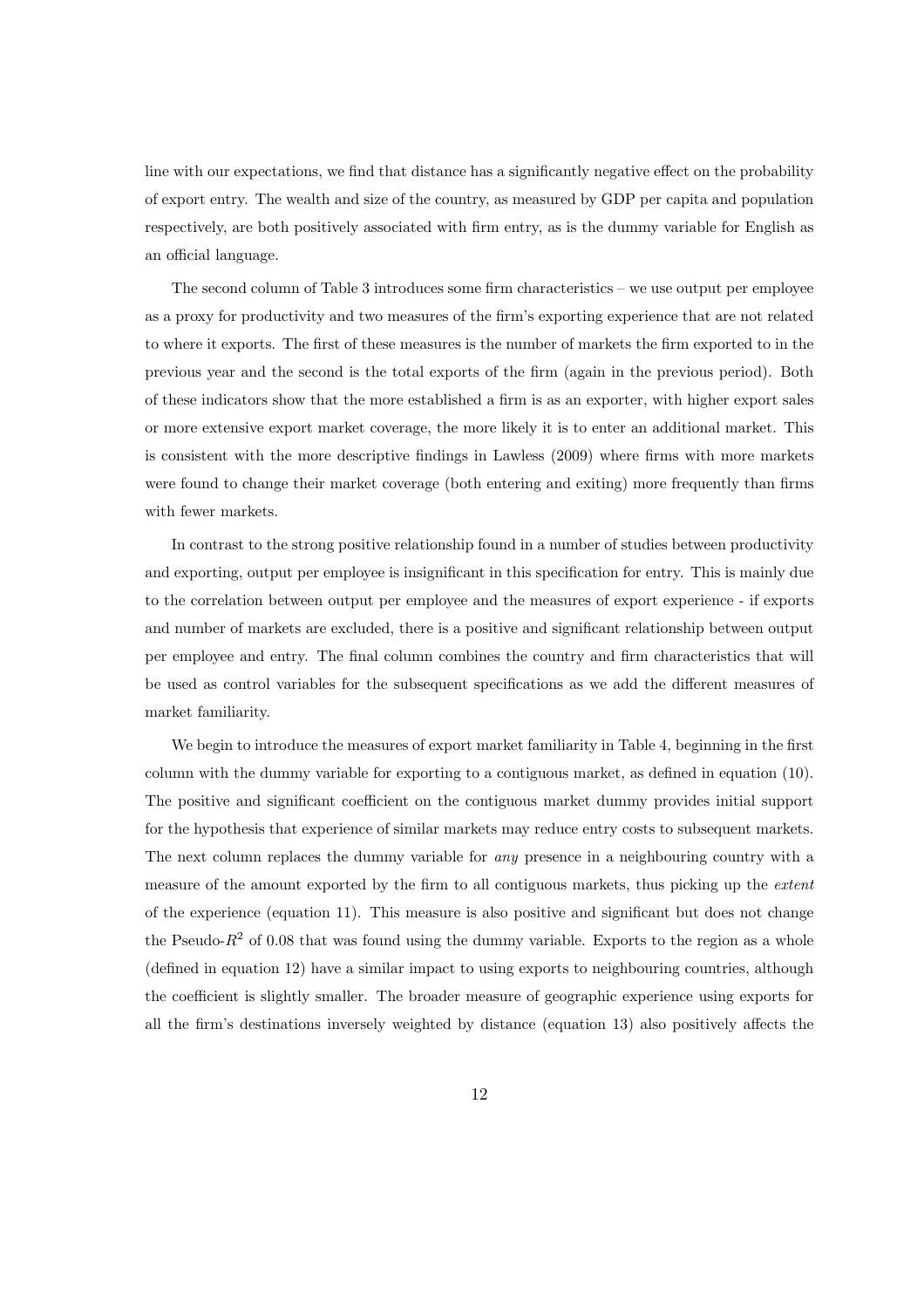probability of entering a new market. The coefficients on distance and GDP per capita are slightly lower when the experience measures are added but their signs and significance levels are unaffected.

Marginal distance, the percentage additional distance from the closest existing export market to the potential entry destination defined in equation (14), has the expected negative sign. The addition of this variable adds fairly considerably to the explanatory power of the model, with a Pseudo- $R^2$  of 0.10 compared to the 0.08 that was the highest in the other specifications. The strength of the effect of the marginal distance variable indicate that the costs of entering unfamiliar markets are substantial.

The firm's own experience with nearby markets has been shown to have a significant impact on the probability of it entering a particular new market. This question of reducing entry costs through familiarity with the market is also linked to research on the existence of spillovers of information in exporting. In other words, can observation of other firms' experience in a destination also provide useful information on market conditions that might help a firm considering entry? Aitken, Hanson and Harrison (1997) look at whether sunk costs to entering exporting for the first time can be affected by spillovers from other firms. They also argue that such spillovers may be larger from multinational companies as this type of firm is more likely to operate as a "natural conduit for information about foreign markets, foreign consumers, and foreign technology" to domestic firms. Testing this empirically on a sample of Mexican firms from 1986-1990, the main result that emerges is that multinational firms do have a positive spillover effect on the probability of domestic firms exporting. However, no such spillover effect is found for sector-level exporting activity.

Table 5 looks at this question of how the probability of entry might be affected by spillover information from the presence of other Irish firms exporting. The total exports of the other firms in the sample to each market were aggregated and added to each of the previous specifications.<sup>5</sup> In all cases the effect of other Irish exports to the market on the probability of entry is positive and significant. The effects of the firm's own experience are unaffected by the inclusion of the other exporters presence.

<sup>5</sup>Alternative measures such as the number of Irish firms in the market or the exports in the same sector all had qualitatively similar results and are available on request.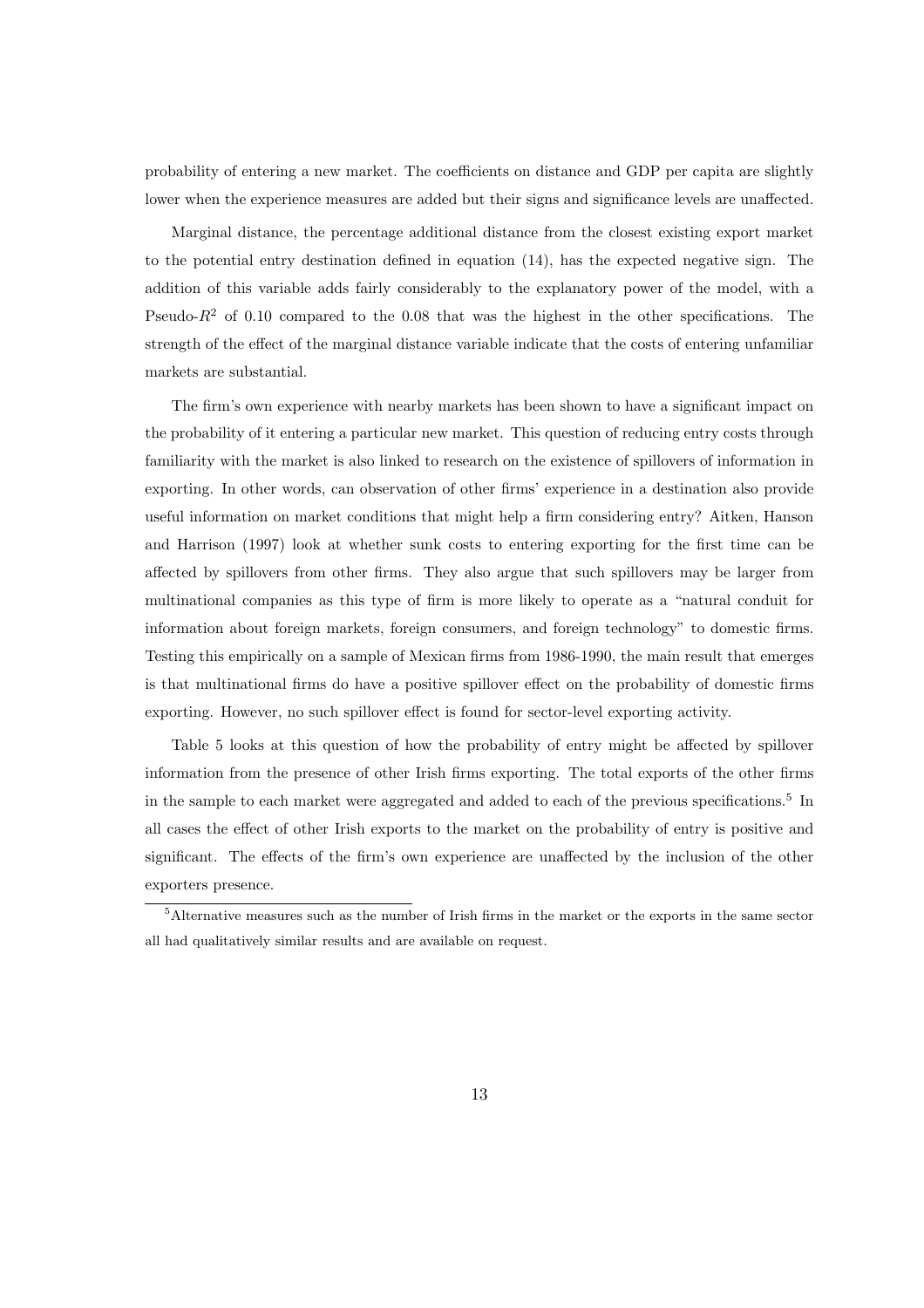#### 4.2 Export Values and Experience

The export sales regression to be estimated is given by

$$
Ln(Exports_{ijt}) = f(D_{ij}, GDPcap_{jt}, Pop_{jt}, Eng_j, FirmVars_{it}, Experience_{ik,t-1}, Entry_{ij,t-1})
$$
\n(17)

using the same definitions of country and firm characteristics, and the measures of export experience used to determine entry in the previous subsection. As firms have multiple observations, one for each market they export to, we use clustered standard errors. We also add an additional factor,  $Entry_{i,i-1}$ , which is a dummy variable that takes a value of 1 if the firm is a new entrant to market  $j$ . This dummy for entry will also be interacted with the measures of experience.

Table 6 presents the results for the effects of export experience measures on sales - all regressions also include the firm and country characteristics used in the entry regressions but those coefficients are of the expected sign and have been suppressed for brevity. The dummy variable for if the firm has just entered the market is included and has a negative effect on its sales. This result is consistent with the model if one assumes that recent entrants are firms that have just crossed the threshold that makes exporting to the market profitable and are therefore likely to be smaller than the average exporter.

The first column of Table 6 shows that the dummy for exporting to a contiguous market has a negative effect for export sales. This result is in contrast to its positive effect on export entry. To interpret this result in the context of the model, recall that lower fixed costs reduce the entry threshold (equation 7), but this lower threshold also has the effect of allowing lower-sales marginal firms to be present in the market. The interaction effect between recent entry and experience of a bordering country reenforces this interpretation, as we find that recently entered firms with this experience have an additional negative effect on their sales. The firm's experience in a neighbouring market therefore makes it easier for it to enter a new market, but gives no sales advantage after entry. The opposite could in fact occur, with the firm taking advantage of the lower entry threshold to operate in a market where its sales are relatively low.

In the second and third columns of Table 6, we find no statistically significant effect on sales from the experience measures of export values to neighbouring markets or exports to the region. There is, however, again a negative effect when these experience measures are interacted with the dummy for recent entry. The firm's broader experience of export experience, as captured by its export sales weighted by their distance from market  $j$ , is the only measure to have a significantly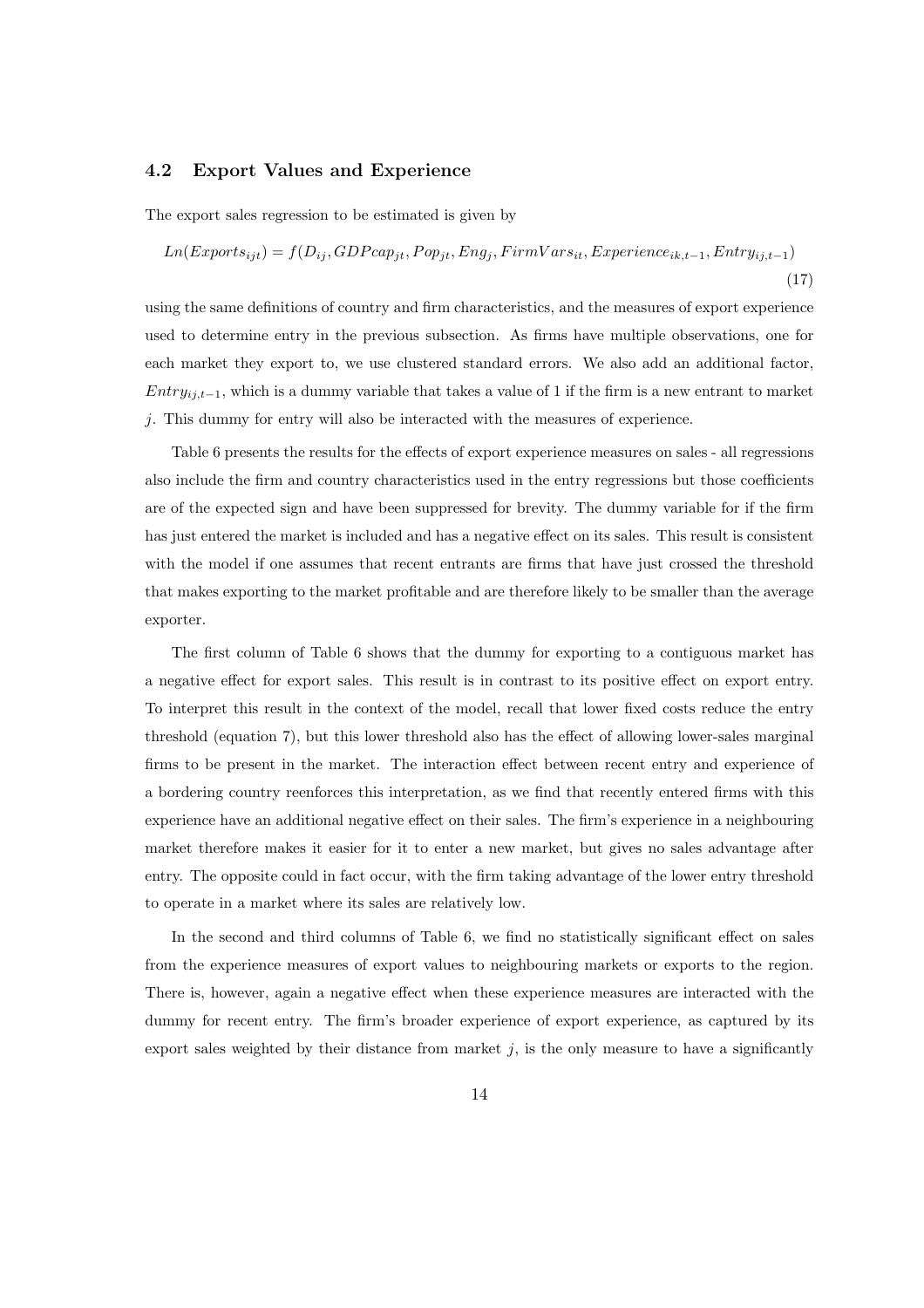positive relationship with exports in that market. This effect turns negative when the weighted exports are interacted with recent entry to the market. The final column of Table 6 includes the smallest additional distance to market  $j$  from any other market the firm exports to, as a measure of market similarity. There is no significant direct effect of this measure on sales, but the interaction effect shows a somewhat perverse result with newly entered firms selling more the larger the distance from their other market.

#### 4.3 Market Exit

The specification for the probability of the firm exiting a market is a dummy variable similar to that used for entry, where the dependent variable,  $Exit_{it}$ , is equal to one if the firm exported to country j in the previous period  $t-1$  but no longer exports in t and is zero otherwise.

$$
Exit_{ijt} = \begin{cases} 1 & \text{if } exp_{ijt} = 0 \& exp_{ij,t-1} > 0 \\ 0 & \text{if } exp_{ijt} > 0 \& exp_{ij,t-1} > 0 \end{cases}
$$
 (18)

The specification used to estimate the probability of exit is a probit regression of the following form:

$$
Pr(Exit_{ijt}) = f(D_{ij}, GDPcap_{jt}, Pop_{jt}, Eng_j, FirmVars_{it}, Experience_{ik,t-1})
$$
(19)

Table 7 presents the results for the effects of country and firm characteristics on the probability of exit. The country characteristics presented in the first column are all significant and, as would be expected, have the opposite signs compared to the determinants of entry and sales. Firms are more likely to exit distant and smaller markets, as well as those without English as a main language. Firms with less export experience, in terms of their total number of markets or their exports in other countries, are more likely to exit a market.<sup>6</sup>

In looking at the determinants of export exit, we introduce two additional variables for the the firm's performance in market j that we would expect to influence the decision to exit. The first of these, the amount of sales to  $j$  in the previous period, is included in the fourth column of Table 7 and has a negative effect on subsequent exit. This conforms with the implication of the model that firms on the threshold of participation in an export market are also those that will sell small

 ${}^{6}$ Earlier work with this data in Lawless (2009) showed that firms with more markets were more likely to increase or decrease their number of markets - the result here however refers to the probability of leaving a specific market and thus does not contradict that finding.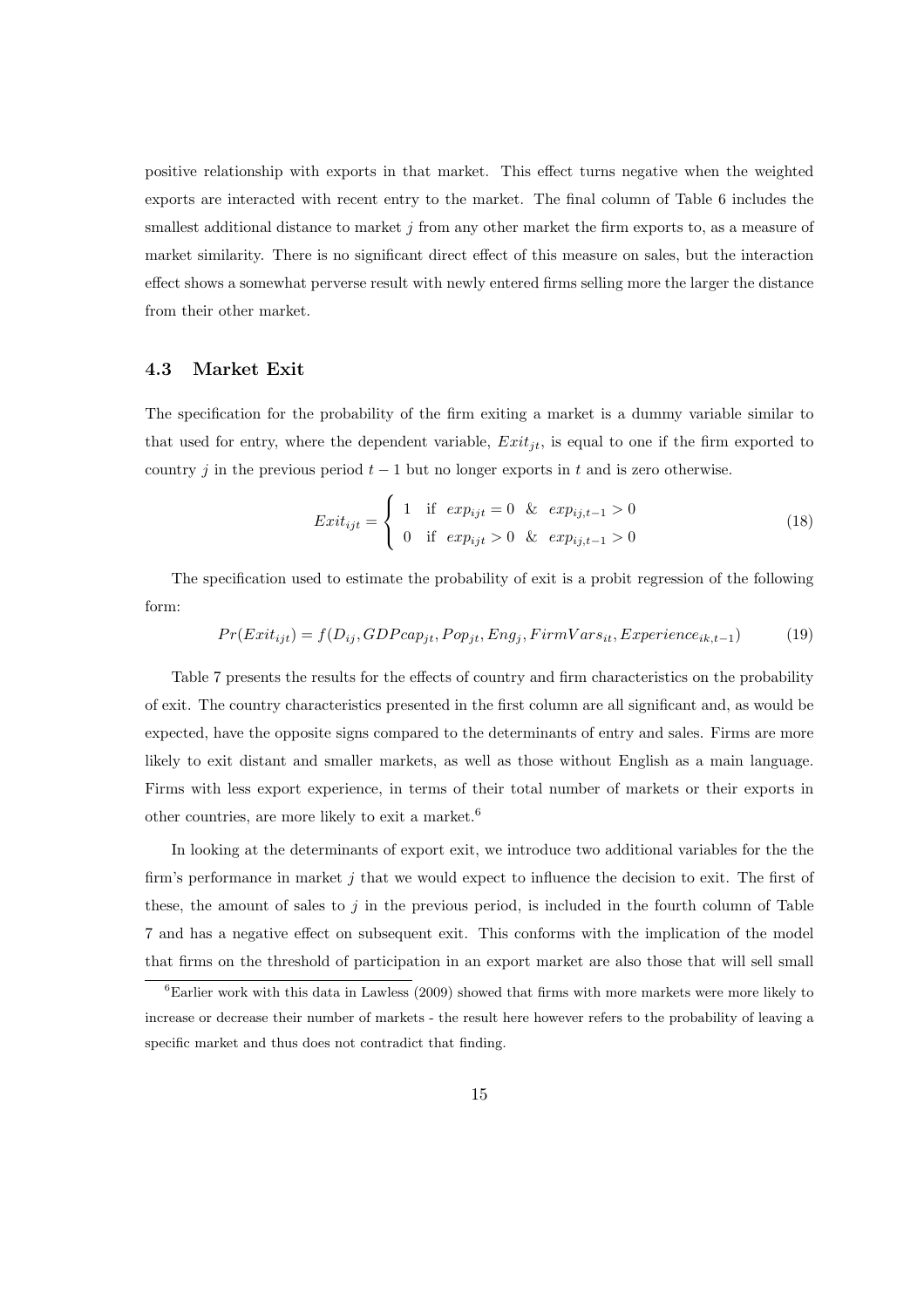amounts. In this case, low sales firms are more likely than others to find themselves crossing the threshold out of the market in the following period. The next column adds a dummy variable to capture if the firm had entered the market in the previous period. We find that firms that had just entered were at substantially higher risk of exiting in the next period. This is in line with the theory that these firms are very much on the threshold of whether they can export profitably to that market. It also fits with the hypothesis that firm's do not completely know their demand in a new market until they enter as discussed by Albornoz, Calvo Pardo, Corcos and Ornelas (2009). As newly entered firms tend to have lower sales, entering lagged exports and the entrant dummy simultaneously reduces the effect of the entrant dummy but both effects remain significant.

The measures of neighbouring market experience are added to the exit regressions in Table 8. The measures all have the opposite signs than they had in the entry regressions. Exporting to a contiguous market and export amounts to neighbouring or regional markets all decrease the probability of exit, as does the broader weighted export measure. We also find that the greater the additional distance from an existing export market, the higher the probability of exiting the market. Combining these results with those of the entry and sales regressions, the overall implication is that experience of exporting to nearby markets facilitates export participation but does not boost firm sales in the new market.

#### 4.4 Robustness Checks

The strong effect of the marginal distance variable is striking in almost every specification. To check the robustness of this result, we tried entering all measures of experience simultaneously. As shown in Table 9, this resulted in a loss of significance for some of the experience variables due to collinearity. However, the effect of marginal distance on entry and exit remained robust.

We also tried entering marginal distance in each of the specifications containing one of other measures of experience.<sup>7</sup> The main effect of including marginal distance with each of the other measures was to reduce the size of the coefficients on the other experience variables, although all remained statistically significant in the entry and exit regressions. The coefficient on marginal distance itself fell only very slightly and its effect in terms of changing the sign on the main distance variable was unchanged.

<sup>7</sup>Results available from the author on request.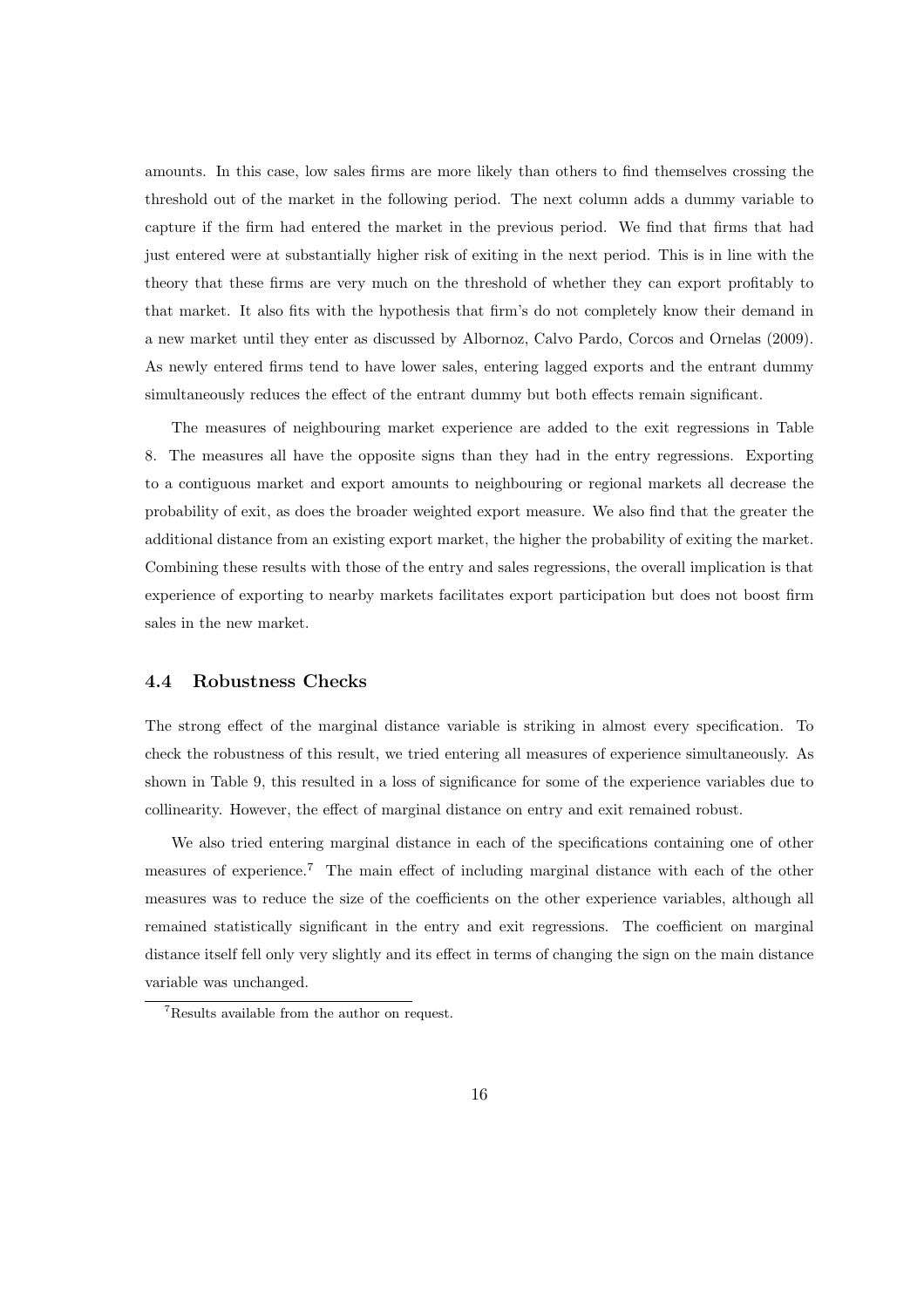## 5 Conclusions

This paper incorporates measures of firm export experience into a traditional gravity model of trade. The determinants of firm entry, sales and exit for new export markets are analysed using a survey of Irish exporters from 2000-2007. The standard variables used in the gravity model proxy for the attractiveness of the market and the costs of exporting. We expand this by allowing for firm experience of nearby or similar markets to affect the entry decision. This allows us to test in a simple way if the costs involved in exporting to a new market may be affected by existing experience of exporting in general or by experience exporting to similar markets in particular.

All of our measures of exporting experience are found to increase the probability of entry to a new market and to reduce the probability of exit. One particular measure (the marginal distance from a existing market to the new destination) has a particularly strong effect. The various measure of experience in neighbouring markets clearly reduce the threshold required for firm participation in exporting to a given market.

One might expect that these experience measures would also have a positive effect on export sales in the new market - this would be consistent with experience reducing variable costs of trade or with correlation across similar markets in demand for the firm's products. However, the opposite result is found in the data. Almost all of the experience measures have negative effects for export sales and this negative effect on sales is particularly strong for newly entered firms. We show that this result is consistent with the heterogeneous-firm model of trade if these experience measures mainly capture fixed costs of exporting. This is because lower fixed costs reduce the entry threshold that allows firms to operate in a market, but this lower threshold also has the effect of allowing lower-sales marginal firms to be present in the market. Therefore, if experience of related markets reflects a fixed cost advantage the firm may find it easier for it to enter a new market, but gives no sales advantage after entry.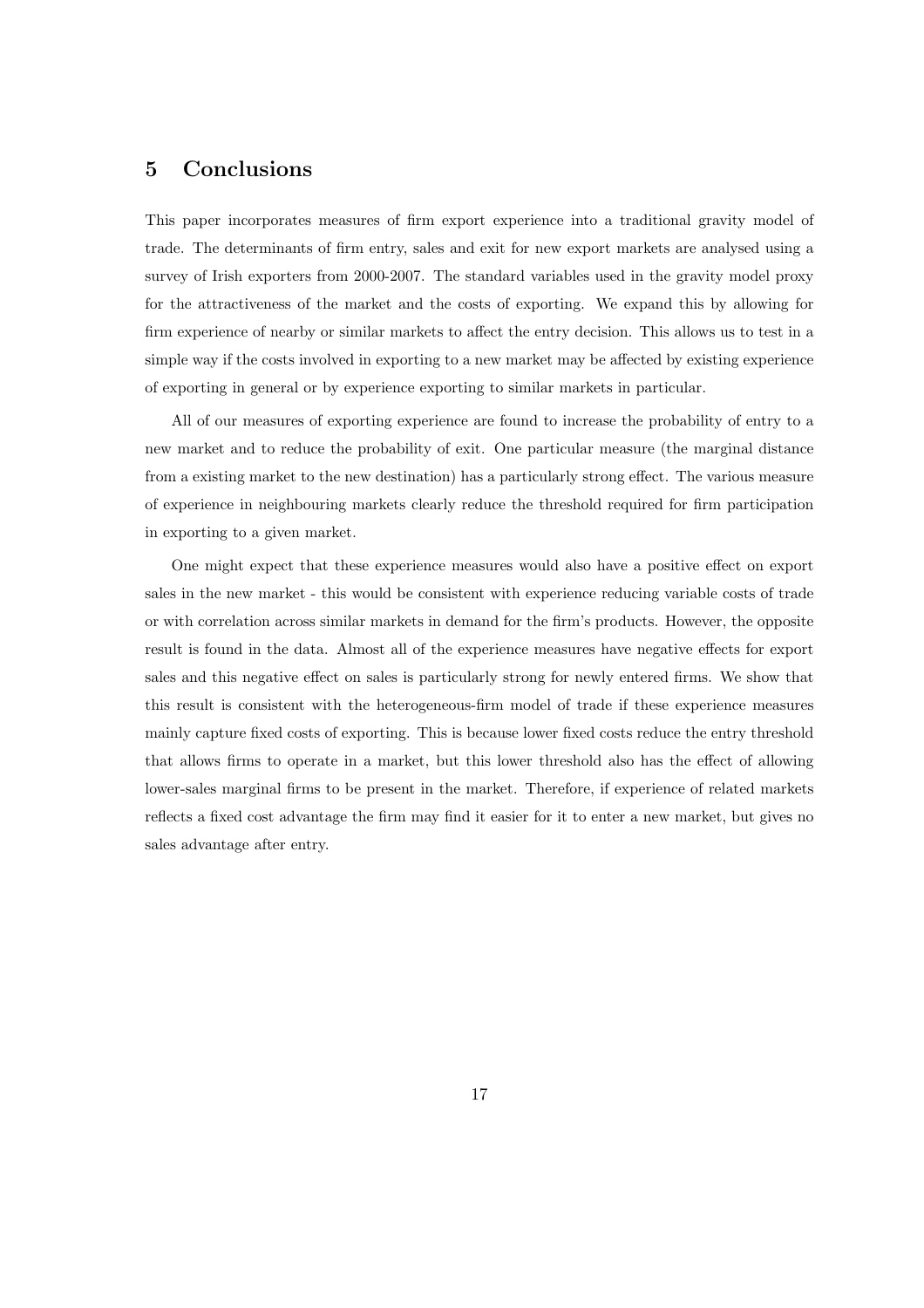## References

- [1] Aitken, Brian, Gordon H. Hanson and Ann E. Harrison (1997). "Spillovers, Foreign Investment and Export Behaviour", Journal of International Economics, Vol. 43, pp.103-132.
- [2] Albornoz, Facundo, Hector F. Calvo Pardo, Gregory Corcos and Emanuel Ornelas (2009). "Sequential Exporting", mimeo, University of Bermingham.
- [3] Blonigen, Bruce A., Ronald B. Davies, Glen R. Waddell and Helen T. Naughton (2007). "FDI in space: Spatial autoregressive relationships in foreign direct investment", European Economic Review, Vol.51, pp.1303-1325.
- [4] Disdier, Anne-Celia and Keith Head (2008). "The Puzzling Persistence of the Distance Effect on Trade," Review of Economics and Statistics, 90, 3748.
- [5] Eaton, Jonathan, Marcela Eslava, Maurice Kugler and James Tybout (2008). "The Margins of Entry into Export Markets: Evidence from Columbia" in Elhanan Helpman, Dalia Marin, and Thiery Verdier (eds.) The Organization of Firms in a Global Economy, Cambridge, MA: Harvard University Press.
- [6] Evenett, Simon J. and Anthony J. Venables (2002). "Export Growth in Developing Countries: Market Entry and Bilateral Trade Flows", mimeo, World Trade Institute.
- [7] Fabling, Richard, Arthur Grimes and Lynda Sanderson (2009). "Whatever Next? Export Market Choices of New Zealand Firms", Reserve Bank of New Zealand Discussion Paper Series DP2009/19.
- [8] Helpman, Elhanan, Marc Melitz and Yona Rubinstein (2008) 'Estimating Trade Flows: Trading Partners and Trading Volumes,' in Quarterly Journal of Economics, 123, 441-487
- [9] Heston, Alan, Robert Summers and Bettina Aten (2009). Penn World Table Version 6.3, Center for International Comparisons of Production, Income and Prices at the University of Pennsylvania, August 2009.
- [10] Lawless, Martina (2009). "Firm Export Dynamics and the Geography of Trade", Journal of International Economics, Volume 77, No.2, pages 245-254.
- [11] Lawless, Martina (2010). "Deconstructing Gravity: Trade Costs and Extensive and Intensive Margins", Canadian Journal of Economics, Volume 43, No.4 pages 1149-1172.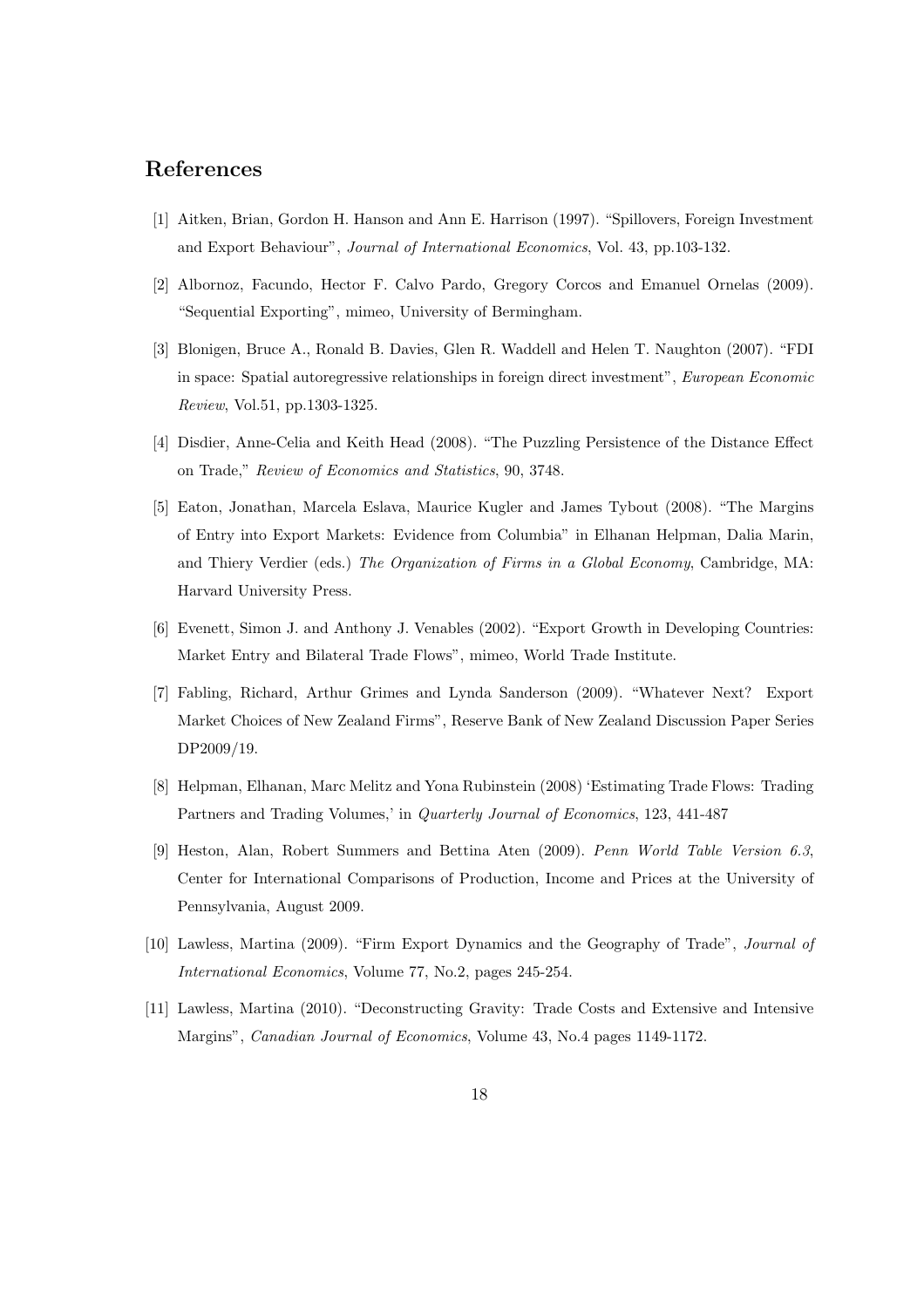- [12] Lawless, Martina and Karl Whelan (2008). "Where Do Firms Export, How Much, and Why?", Central Bank of Ireland Technical Paper 6/RT/08.
- [13] Mayer, Thierry and Soledad Zignago (2006). "Notes on CEPII's Distance Measures", mimeo, http://www.cepii.fr/distance/noticedist en.pdf.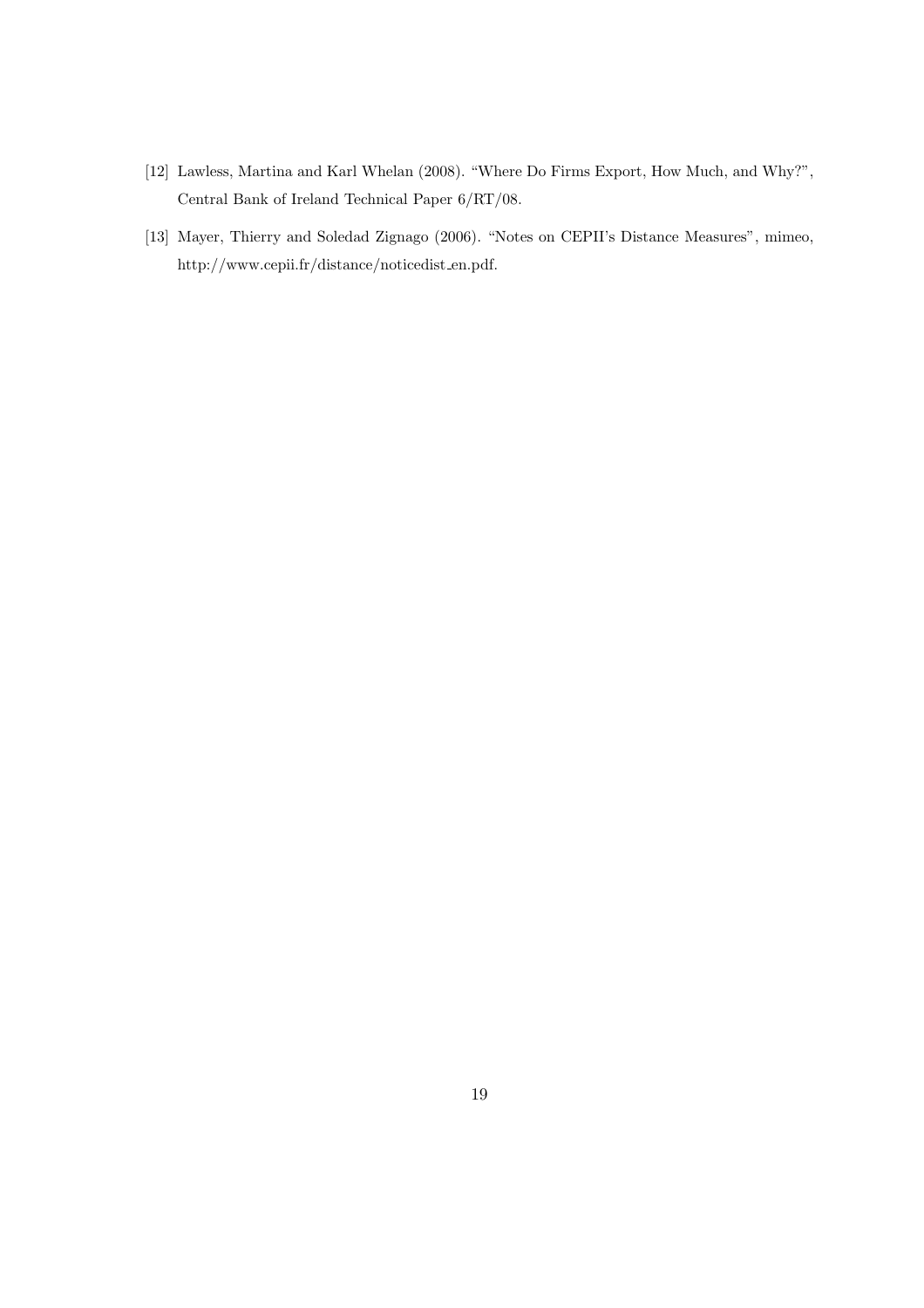

20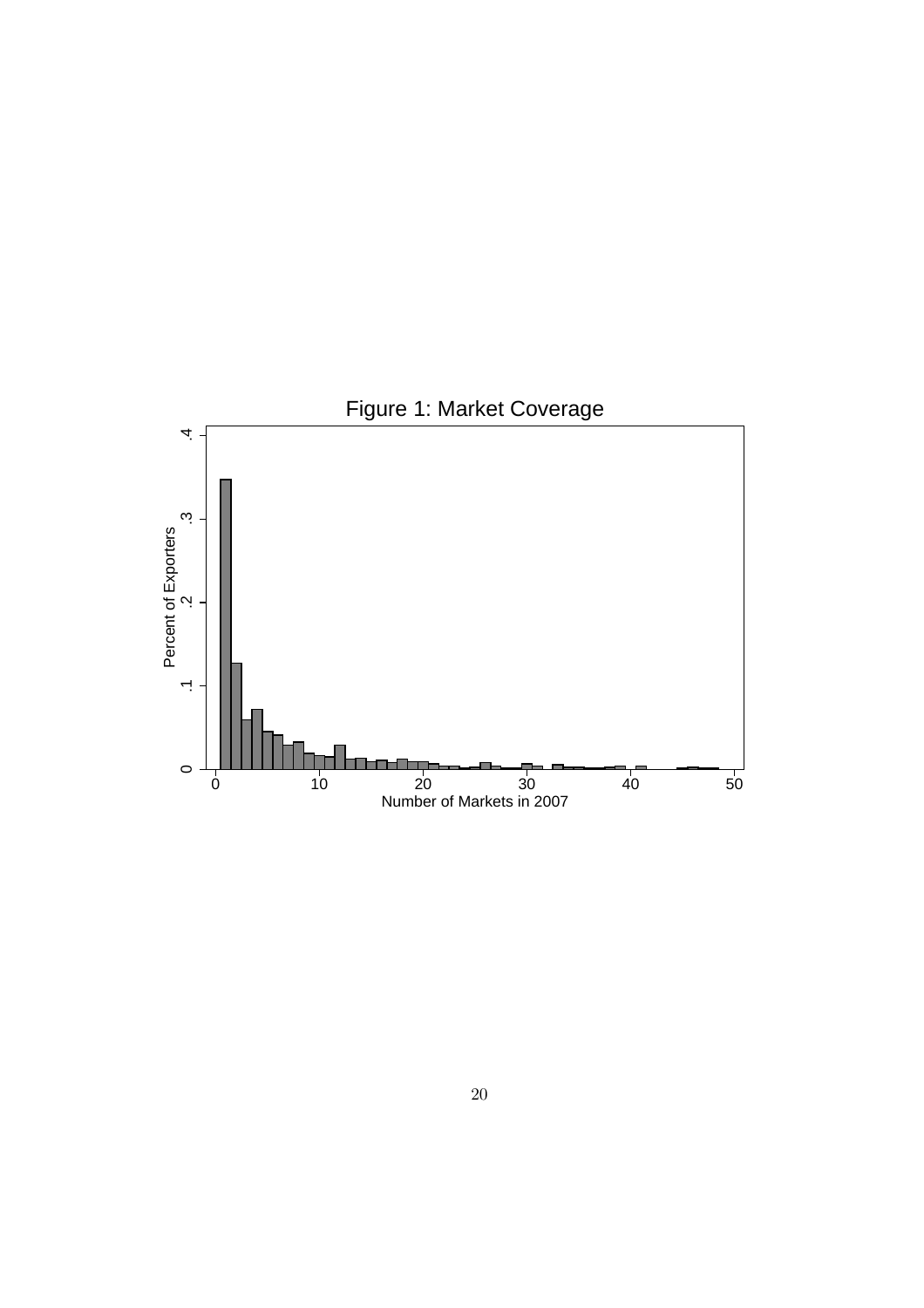| Mean    | Employment | Output/Emp. | Exports | Export    | Market   |       |      |
|---------|------------|-------------|---------|-----------|----------|-------|------|
| by Year | (Number)   | (Euro'000s) | (Euro)  | Intensity | Coverage | Entry | Exit |
| 2000    | 84         | 147         | 7800    | 0.44      | 5.2      |       |      |
| 2001    | 70         | 156         | 6807    | 0.44      | 5.1      | 0.57  | 0.41 |
| 2002    | 77         | 158         | 7374    | 0.45      | 5.4      | 0.63  | 0.47 |
| 2003    | 80         | 185         | 8721    | 0.47      | 5.8      | 0.64  | 0.54 |
| 2004    | 87         | 204         | 10664   | 0.47      | 6.4      | 0.59  | 0.38 |
| 2005    | 80         | 196         | 9825    | 0.47      | 6.4      | 0.64  | 0.66 |
| 2006    | 81         | 206         | 10749   | 0.47      | 6.6      | 0.73  | 0.42 |
| 2007    | 81         | 208         | 11053   | 0.47      | 6.7      | 0.66  | 0.41 |

Table 1: Firm Characteristics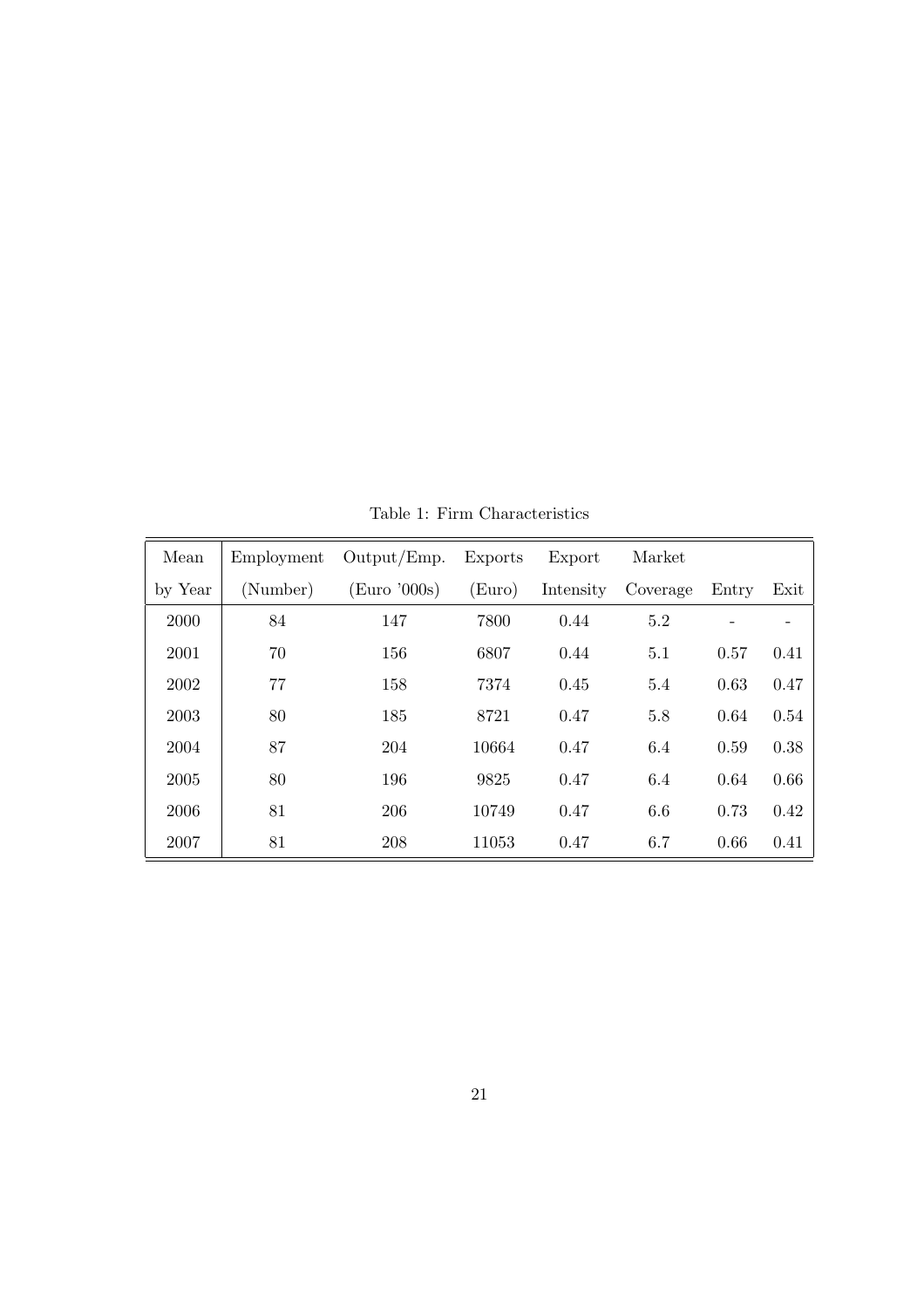|                | Share of      | Number   | Markets   | % Enter | $%$ Exit | % Expand  | % Contract |
|----------------|---------------|----------|-----------|---------|----------|-----------|------------|
|                | total exports | of firms | per firms | region  | region   | in region | in region  |
| $EU-15$        | 0.75          | 764      | 3.35      | 0.03    | 0.04     | 0.11      | 0.09       |
| $EU-10$        | 0.01          | 132      | 1.96      | 0.14    | 0.10     | 0.11      | 0.09       |
| Other Europe   | 0.02          | 179      | 1.74      | 0.12    | 0.11     | 0.10      | 0.09       |
| North America  | 0.13          | 297      | 1.38      | 0.12    | 0.12     | 0.06      | 0.05       |
| South America  | 0.01          | 49       | 1.53      | 0.21    | 0.20     | 0.05      | 0.06       |
| Asia & Oceania | 0.05          | 214      | 2.76      | 0.07    | 0.07     | 0.16      | 0.13       |
| Africa         | 0.02          | 98       | 1.52      | 0.16    | 0.14     | 0.12      | 0.10       |
| Middle East    | 0.01          | 118      | 1.80      | 0.12    | 0.12     | 0.12      | 0.10       |

Table 2: Regional Exports, Entry and Exit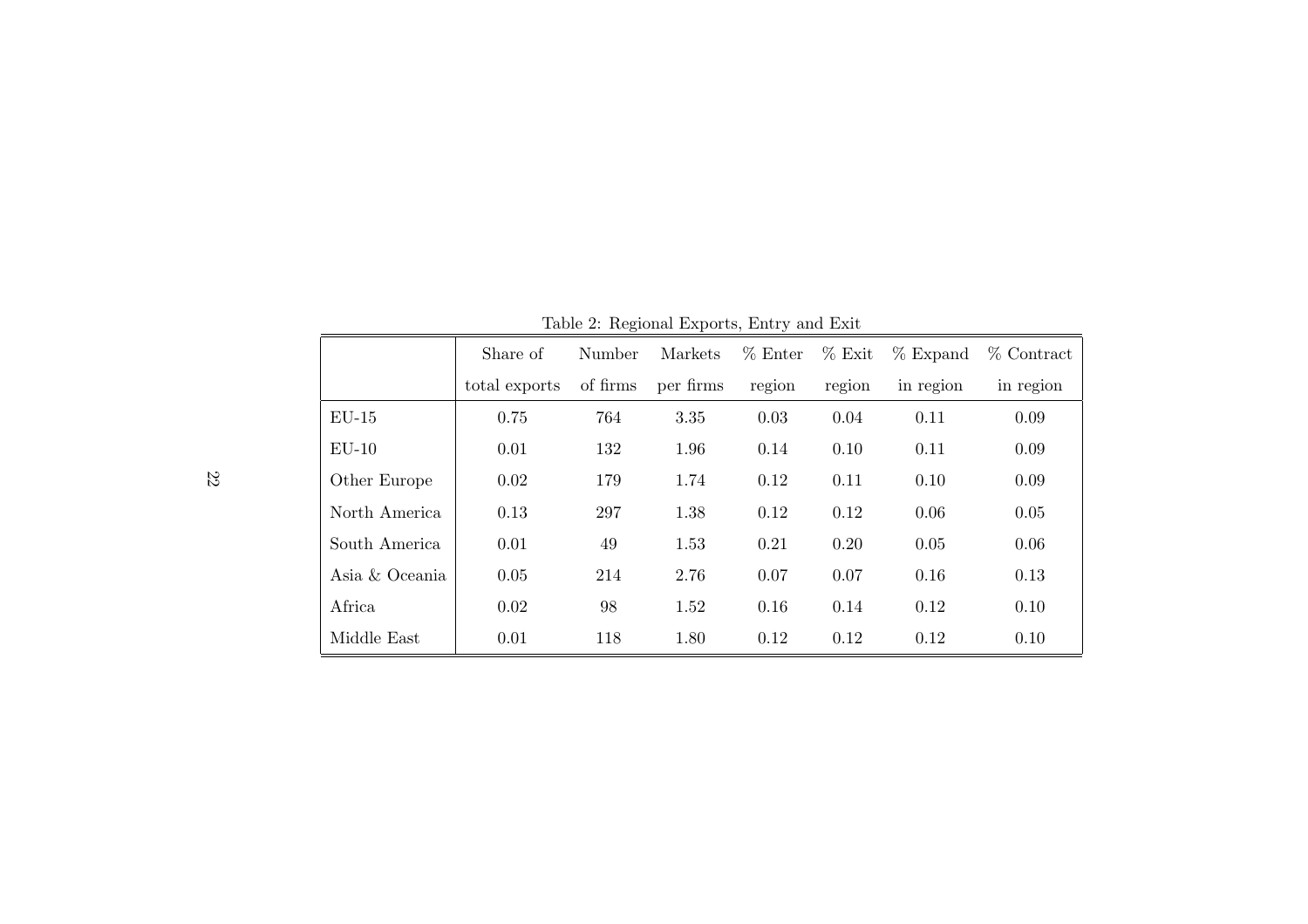|                    |                |          | Dependent Variable: Entry Dummy |
|--------------------|----------------|----------|---------------------------------|
|                    | (1)            | (2)      | (3)                             |
| Ln Distance        | $-0.157*$      |          | $-0.100*$                       |
|                    | (0.008)        |          | (0.009)                         |
| $Ln$ GDP/Capita    | $0.225*$       |          | $0.229*$                        |
|                    | (0.012)        |          | (0.015)                         |
| Ln Population      | $0.094*$       |          | $0.079*$                        |
|                    | (0.005)        |          | (0.006)                         |
| English dummy      | $0.149*$       |          | $0.030*$                        |
|                    | (0.013)        |          | (0.016)                         |
| Number Markets     |                | $0.017*$ | $0.018*$                        |
|                    |                | (0.002)  | (0.003)                         |
| Ln Output/Employee |                | $-0.047$ | $-0.050$                        |
|                    |                | (0.028)  | (0.029)                         |
| Firm Total Exports |                | $0.091*$ | $0.093*$                        |
|                    |                | (0.010)  | (0.010)                         |
| Sector controls    | N <sub>o</sub> | Yes      | Yes                             |
| Observations       | 440300         | 266300   | 266300                          |
| Pseudo $R^2$       | 0.03           | 0.06     | 0.08                            |

Table 3: Entry and Firm Export Experience

Notes: Probit coefficients reported with robust standard errors in parentheses, adjusted for clustering by firm. Firm variables lagged one period. \* indicates significance at 1% level.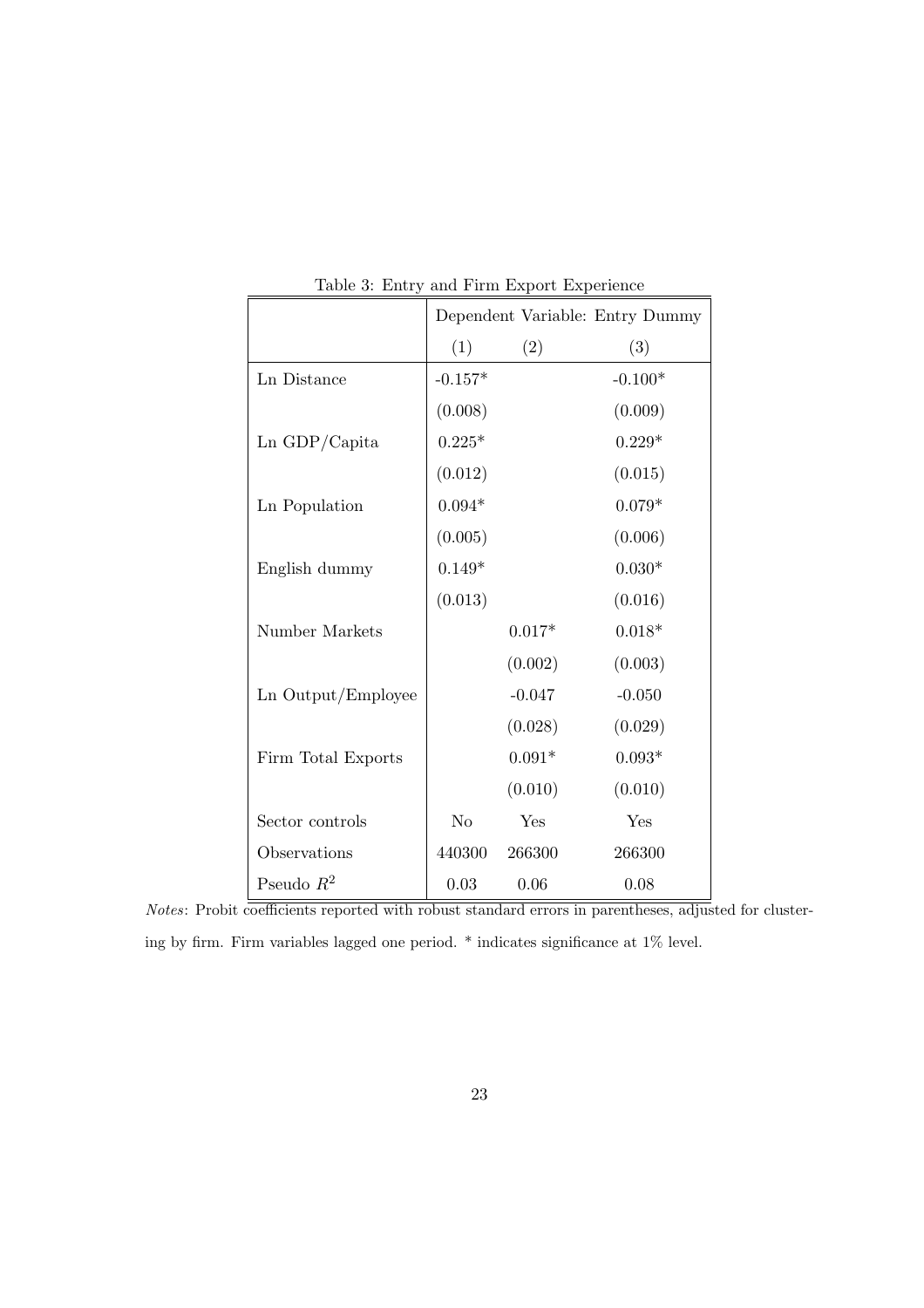|                         |           | Dependent Variable: Entry Dummy |           |           |           |
|-------------------------|-----------|---------------------------------|-----------|-----------|-----------|
|                         | (1)       | (2)                             | (3)       | (4)       | (5)       |
| Ln Distance             | $-0.061*$ | $-0.064*$                       | $-0.048*$ | $-0.100*$ | $-0.112*$ |
|                         | (0.009)   | (0.009)                         | (0.010)   | (0.009)   | (0.009)   |
| $Ln$ GDP/Capita         | $0.203*$  | $0.205*$                        | $0.194*$  | $0.230*$  | $0.224*$  |
|                         | (0.015)   | (0.015)                         | (0.015)   | (0.015)   | (0.015)   |
| Ln Population           | $0.070*$  | $0.071^{\ast}$                  | $0.068*$  | $0.080*$  | $0.105*$  |
|                         | (0.007)   | (0.007)                         | (0.007)   | (0.007)   | (0.006)   |
| English dummy           | $0.070*$  | $0.062^{\ast}$                  | $0.038*$  | 0.030     | $0.093*$  |
|                         | (0.016)   | (0.016)                         | (0.016)   | (0.016)   | (0.017)   |
| Number Markets          | $0.012*$  | $0.013*$                        | $0.014*$  | $0.018*$  | 0.004     |
|                         | (0.002)   | (0.003)                         | (0.002)   | (0.003)   | (0.003)   |
| Ln Output/Employee      | $-0.043$  | $-0.045$                        | $-0.050$  | $-0.050$  | $-0.042$  |
|                         | (0.029)   | (0.029)                         | (0.029)   | (0.029)   | (0.030)   |
| Firm Total Exports      | $0.087*$  | $0.084*$                        | $0.082*$  | $0.093*$  | $0.072*$  |
|                         | (0.010)   | (0.010)                         | (0.010)   | (0.010)   | (0.009)   |
| Contig. Market Dum.     | $0.297*$  |                                 |           |           |           |
|                         | (0.021)   |                                 |           |           |           |
| Ln Exp. to Contig. Mkts |           | $0.021*$                        |           |           |           |
|                         |           | (0.002)                         |           |           |           |
| Ln Exp. to Region       |           |                                 | $0.018*$  |           |           |
|                         |           |                                 | (0.002)   |           |           |
| Weighted Exports        |           |                                 |           | $0.022*$  |           |
|                         |           |                                 |           | (0.001)   |           |
| Ln Marginal Distance    |           |                                 |           |           | $-0.357*$ |
|                         |           |                                 |           |           | (0.020)   |
| Sector controls         | Yes       | Yes                             | Yes       | Yes       | Yes       |
| Observations            | 266300    | 266294                          | 265749    | 266300    | 238081    |
| Pseudo $R^2$            | 0.08      | 24 0.08                         | 0.08      | 0.08      | 0.10      |

Table 4: Entry and Neighbouring Market Experience

Notes: Probit coefficients reported with robust standard errors in parentheses, adjusted for clustering by firm. Firm variables lagged one period. \* indicates significance at 1% level.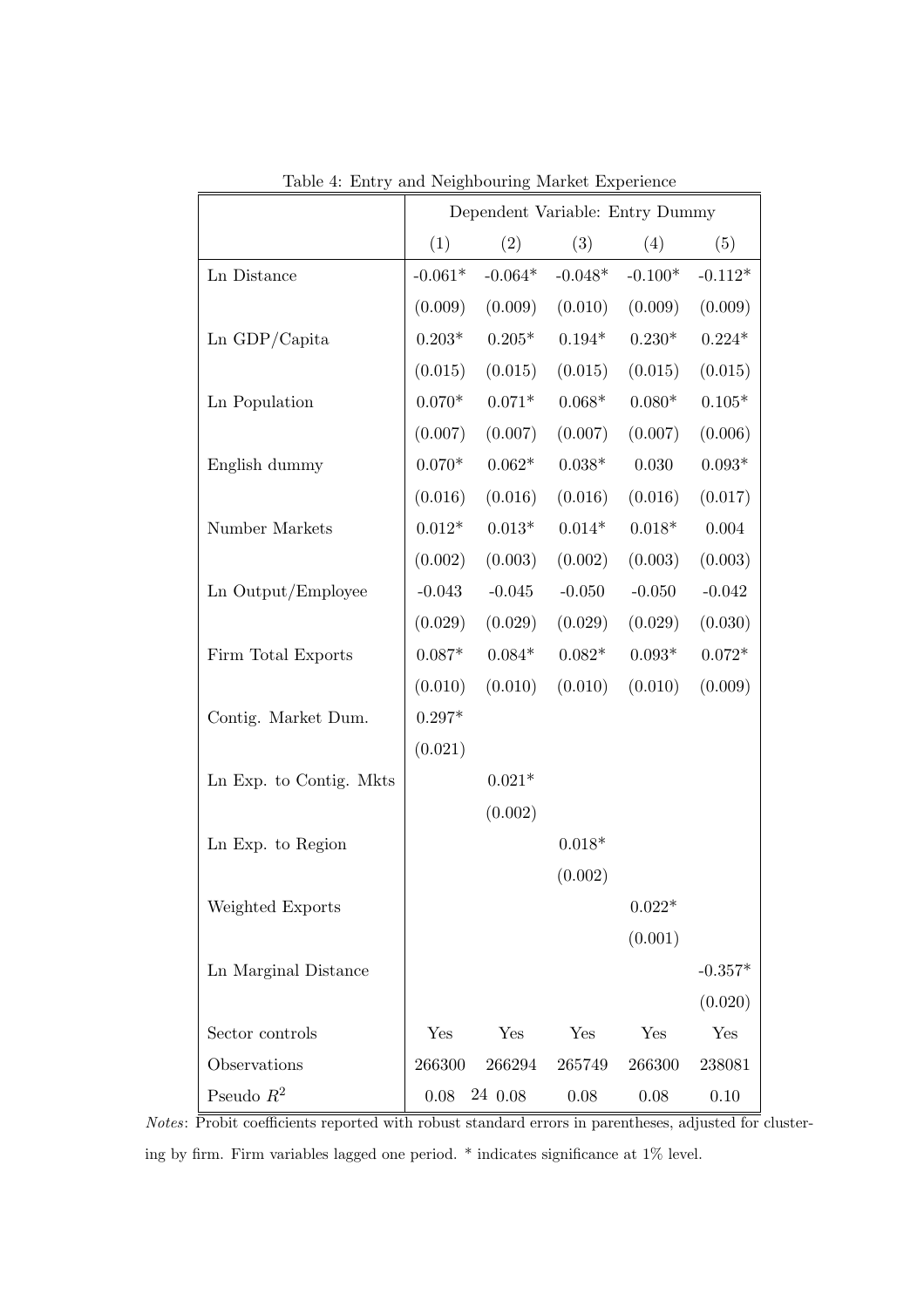|                         |           | Dependent Variable: Entry Dummy |          |                               |           |
|-------------------------|-----------|---------------------------------|----------|-------------------------------|-----------|
|                         | (1)       | (2)                             | (3)      | (4)                           | (5)       |
| Ln Distance             | $-0.035*$ |                                 |          | $-0.039*$ $-0.036*$ $-0.072*$ | $-0.080*$ |
|                         | (0.010)   |                                 |          | $(0.010)$ $(0.010)$ $(0.010)$ | (0.010)   |
| Contig. Market Dum.     | $0.297*$  |                                 |          |                               |           |
|                         | (0.021)   |                                 |          |                               |           |
| Ln Exp. to Contig. Mkts |           | $0.021*$                        |          |                               |           |
|                         |           | (0.002)                         |          |                               |           |
| Ln Exp. to Region       |           |                                 | $0.017*$ |                               |           |
|                         |           |                                 | (0.002)  |                               |           |
| Weighted Exports        |           |                                 |          | $0.022*$                      |           |
|                         |           |                                 |          | (0.001)                       |           |
| Ln Marginal Distance    |           |                                 |          |                               | $-0.362*$ |
|                         |           |                                 |          |                               | (0.020)   |
| Total Irish Exports     | $0.024*$  | $0.024*$                        | $0.013*$ | $0.025*$                      | $0.031*$  |
|                         | (0.004)   | (0.004)                         | (0.005)  | (0.004)                       | (0.004)   |
| Sector controls         | Yes       | Yes                             | Yes      | Yes                           | Yes       |
| Observations            | 266295    | 266289                          | 265745   | 266295                        | 238081    |
| Pseudo $R^2$            | 0.08      | 0.08                            | 0.08     | 0.08                          | 0.10      |

Table 5: Entry and Export Spillovers

Notes: Country and firm characteristics from Table 4 also included. Probit coefficients reported with robust standard errors in parentheses, adjusted for clustering by firm. Firm variables lagged one period.  $^*$  indicates significance at  $1\%$  level.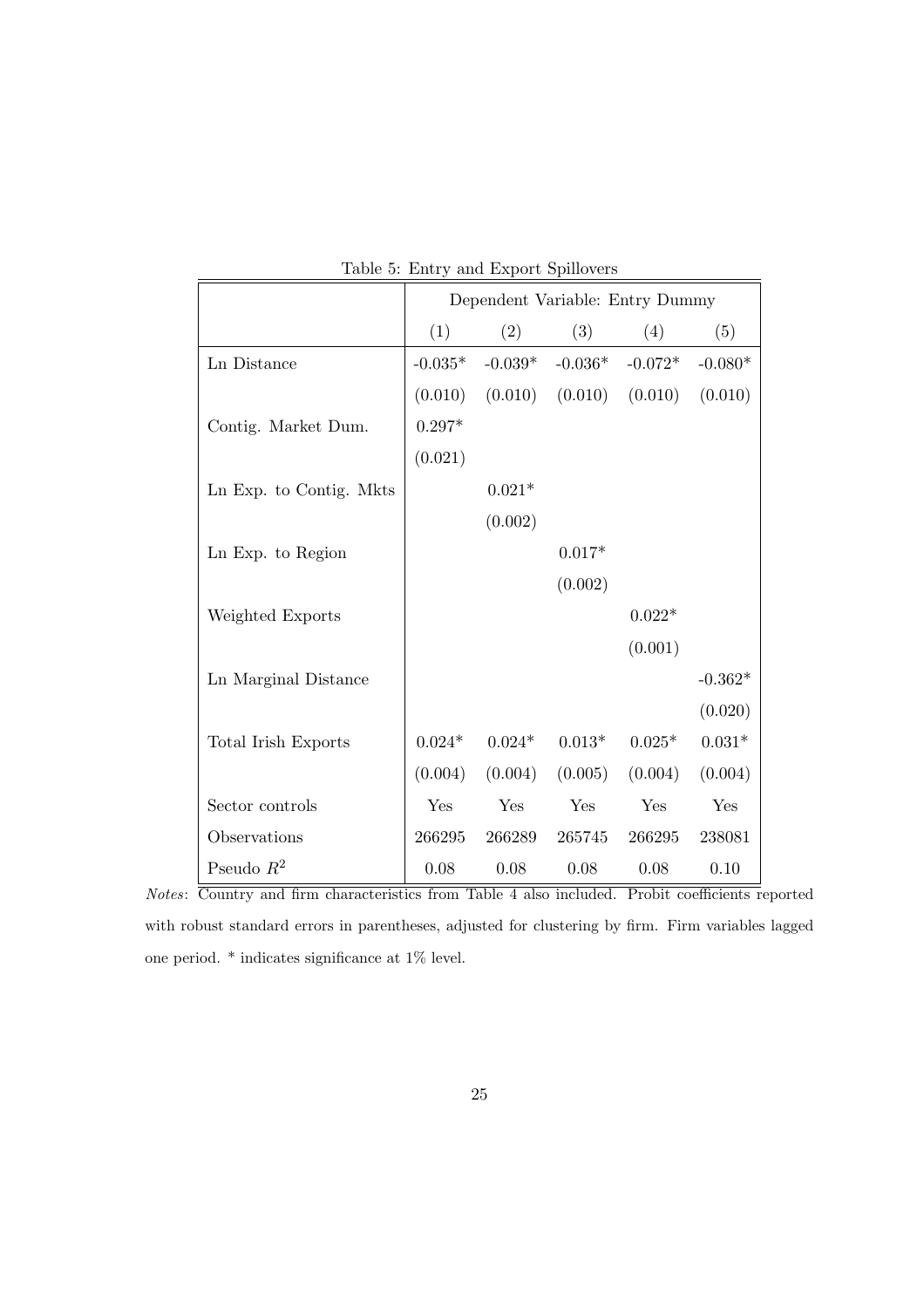|                                      | Dependent Variable: Ln Exports |           |                               |                     |             |
|--------------------------------------|--------------------------------|-----------|-------------------------------|---------------------|-------------|
|                                      | (1)                            | (2)       | (3)                           | (4)                 | (5)         |
| Ln Distance                          | $-0.652*$                      | $-0.644*$ | $-0.650*$                     | $-0.624*$           | $-0.574*$   |
|                                      | (0.026)                        |           | $(0.026)$ $(0.026)$           | $(0.026)$ $(0.027)$ |             |
| Entered in $t-1$                     | $-0.131*$                      |           | $-0.272*$ $-0.140*$           | $-0.217*$           | $-0.213*$   |
|                                      |                                |           | $(0.044)$ $(0.036)$ $(0.035)$ | (0.035)             | (0.050)     |
| Contig. Market Dum.                  | $-0.240*$                      |           |                               |                     |             |
|                                      | (0.053)                        |           |                               |                     |             |
| Entry*Contig. Market Dum.            | $-0.240*$                      |           |                               |                     |             |
|                                      | (0.065)                        |           |                               |                     |             |
| Ln Exp. to Contig. Mkts              |                                | $-0.004$  |                               |                     |             |
|                                      |                                | (0.004)   |                               |                     |             |
| Entry*Ln Contig Exp.                 |                                | $-0.025*$ |                               |                     |             |
|                                      |                                | (0.006)   |                               |                     |             |
| Ln Exp. to Region                    |                                |           | $-0.006$                      |                     |             |
|                                      |                                |           | (0.004)                       |                     |             |
| Entry <sup>*</sup> Ln Exp. to Region |                                |           | $-0.035*$                     |                     |             |
|                                      |                                |           | (0.006)                       |                     |             |
| Weighted Exports                     |                                |           |                               | $29.82^a$           |             |
|                                      |                                |           |                               | (13.78)             |             |
| Entry*Weighted Exports               |                                |           |                               | $-66.87^a$          |             |
|                                      |                                |           |                               | (29.09)             |             |
| Ln Marginal Distance                 |                                |           |                               |                     | $\,0.023\,$ |
|                                      |                                |           |                               |                     | (0.035)     |
| Entry*Ln Marginal Distance           |                                |           |                               |                     | $0.055*$    |
|                                      |                                |           |                               |                     | (0.037)     |
| Sector controls                      | Yes                            | Yes       | Yes                           | Yes                 | Yes         |
| Observations                         | 24959                          | 24957     | 24623                         | 24959               | 23628       |
| $R^2$                                | 0.4926                         | 0.49      | $0.49\,$                      | 0.49                | $0.47\,$    |

Table 6: Export Values and Market Experience

Notes: Country and firm characteristics from Table 4 also included. Standard errors in parentheses, adjusted for clustering by firm. Firm variables lagged one period. \* indicates significance at 1% level and  $^a$  at the  $5\%$  level.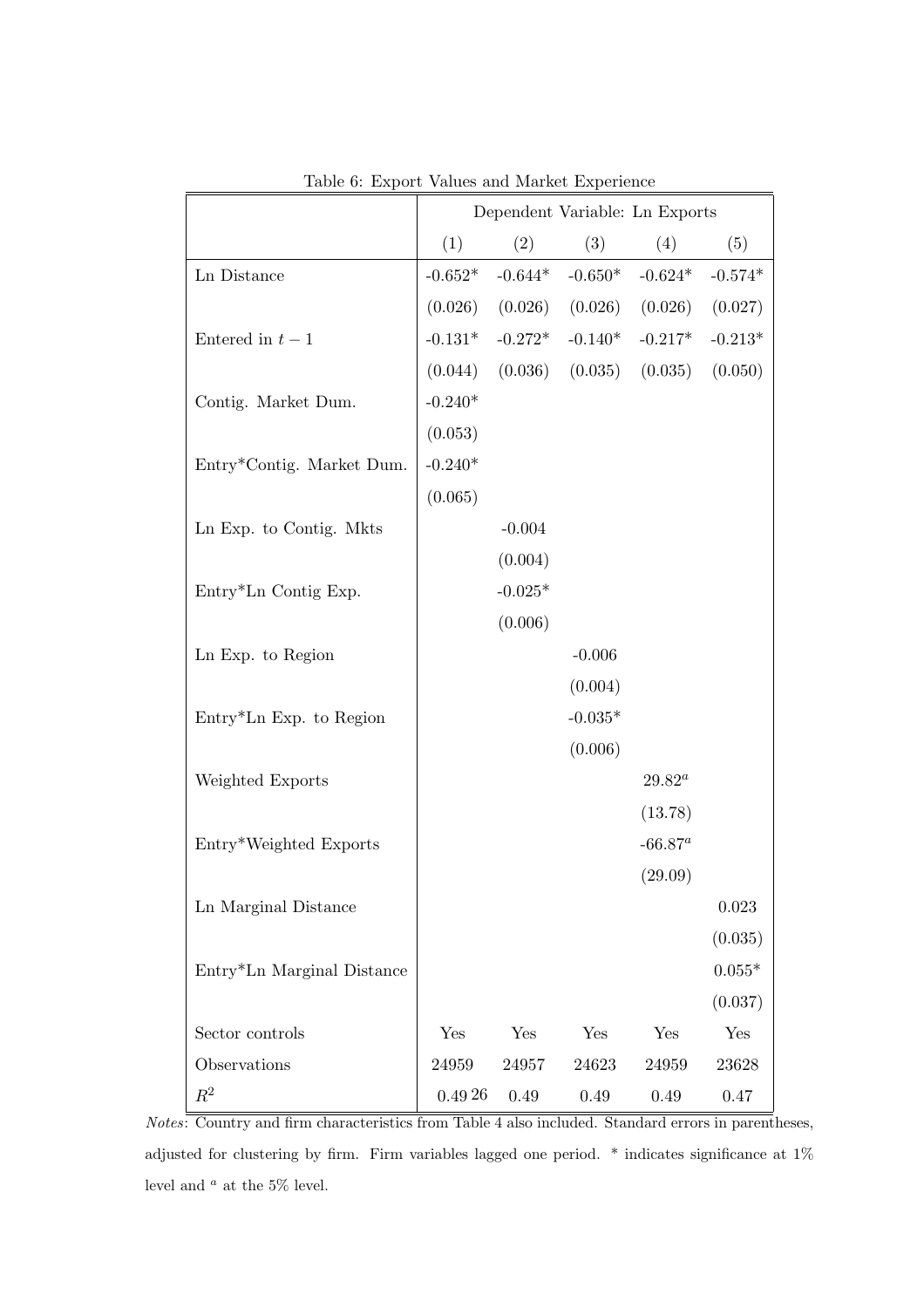|                     |                |           |           | Dependent Variable: Exit Dummy |           |           |
|---------------------|----------------|-----------|-----------|--------------------------------|-----------|-----------|
|                     | (1)            | (2)       | (3)       | (4)                            | (5)       | (6)       |
| Ln Distance         | $0.094*$       |           | $0.210*$  | $0.116*$                       | $0.186*$  | $0.105*$  |
|                     | (0.013)        |           | (0.012)   | (0.014)                        | (0.013)   | (0.014)   |
| Ln GDP/Capita       | $-0.157*$      |           | $-0.269*$ | $-0.195*$                      | $-0.272*$ | $-0.213*$ |
|                     | (0.024)        |           | (0.024)   | (0.023)                        | (0.025)   | (0.025)   |
| Ln Population       | $-0.058*$      |           | $-0.113*$ | $-0.051*$                      | $-0.105*$ | $-0.052*$ |
|                     | (0.009)        |           | (0.010)   | (0.011)                        | (0.010)   | (0.011)   |
| English dummy       | $-0.130*$      |           | $-0.323*$ | $-0.159*$                      | $-0.297*$ | $-0.149*$ |
|                     | (0.022)        |           | (0.024)   | (0.030)                        | (0.030)   | (0.031)   |
| Number Markets      |                | $-0.008*$ | $-0.020*$ | $-0.032*$                      | $-0.020*$ | $-0.029*$ |
|                     |                | (0.003)   | (0.003)   | (0.004)                        | (0.003)   | (0.004)   |
| Ln Output/Employee  |                | 0.023     | 0.044     | 0.062                          | 0.003     | 0.046     |
|                     |                | (0.030)   | (0.034)   | (0.032)                        | (0.033)   | (0.035)   |
| Firm Total Exports  |                | $-0.070*$ | $-0.107*$ | 0.019                          | $-0.110*$ | 0.002     |
|                     |                | (0.014)   | (0.017)   | (0.018)                        | (0.015)   | (0.020)   |
| Ln Lag Exports      |                |           |           | $-0.174*$                      |           | $-0.162*$ |
|                     |                |           |           | (0.017)                        |           | (0.020)   |
| New Entrant $(t-1)$ |                |           |           |                                | $0.227*$  | $0.107*$  |
|                     |                |           |           |                                | (0.042)   | (0.050)   |
| Sector controls     | N <sub>o</sub> | Yes       | Yes       | Yes                            | Yes       | Yes       |
| Observations        | 31747          | 30427     | 30427     | 30427                          | 26109     | 26109     |
| Pseudo $R^2$        | 0.02           | 0.02      | 0.07      | 0.11                           | 0.08      | 0.11      |

Table 7: Exit and Firm Export Experience

Notes: Probit coefficients reported with robust standard errors in parentheses, adjusted for clustering by firm. \* indicates significance at 1% level.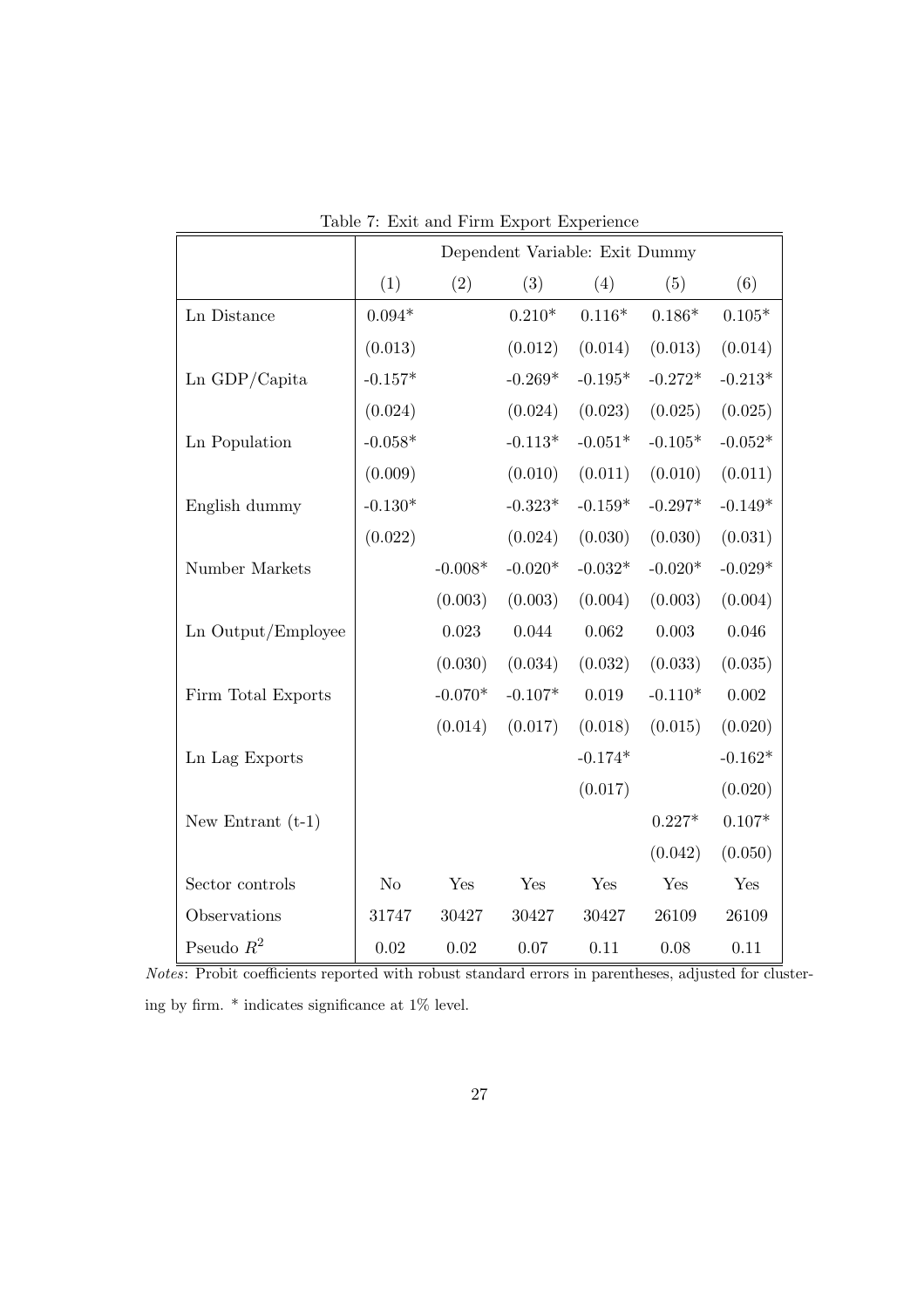|                         |           |            |            | Dependent Variable: Exit Dummy |           |
|-------------------------|-----------|------------|------------|--------------------------------|-----------|
|                         | (1)       | (2)        | (3)        | (4)                            | (5)       |
| Ln Distance             | $0.097*$  | $0.097*$   | $0.097*$   | $0.093*$                       | $0.225*$  |
|                         | (0.015)   | (0.016)    | (0.017)    | (0.015)                        | (0.018)   |
| Ln Lag Exports          | $-0.164*$ | $-0.162*$  | $-0.163*$  | $-0.163*$                      | $-0.218*$ |
|                         | (0.020)   | (0.020)    | (0.019)    | (0.019)                        | (0.026)   |
| New Entrant $(t-1)$     | $0.103*$  | $0.105^a$  | $0.100^a$  | $0.110^a$                      | $0.286*$  |
|                         | (0.047)   | (0.047)    | (0.050)    | (0.050)                        | (0.049)   |
| Contig. Market Dum.     | $-0.089*$ |            |            |                                |           |
|                         | (0.030)   |            |            |                                |           |
| Ln Exp. to Contig. Mkts |           | $-0.006^a$ |            |                                |           |
|                         |           | (0.003)    |            |                                |           |
| Ln Exp. to Region       |           |            | $-0.006^a$ |                                |           |
|                         |           |            | (0.003)    |                                |           |
| Weighted Exports        |           |            |            | $-51.39*$                      |           |
|                         |           |            |            | (19.77)                        |           |
| Ln Marginal Distance    |           |            |            |                                | $0.260*$  |
|                         |           |            |            |                                | (0.034)   |
| Sector controls         | Yes       | Yes        | Yes        | Yes                            | Yes       |
| Observations            | 26109     | 26107      | 25656      | 26109                          | 22999     |
| Pseudo $R^2$            | 0.11      | 0.11       | 0.11       | 0.11                           | 0.18      |

Table 8: Exit and Neighbouring Market Experience

Notes: Country and firm characteristics from Table 7 also included. Probit coefficients reported with robust standard errors in parentheses, adjusted for clustering by firm.  $*$  indicates significance at 1% level and  $^a$  at the 5% level.